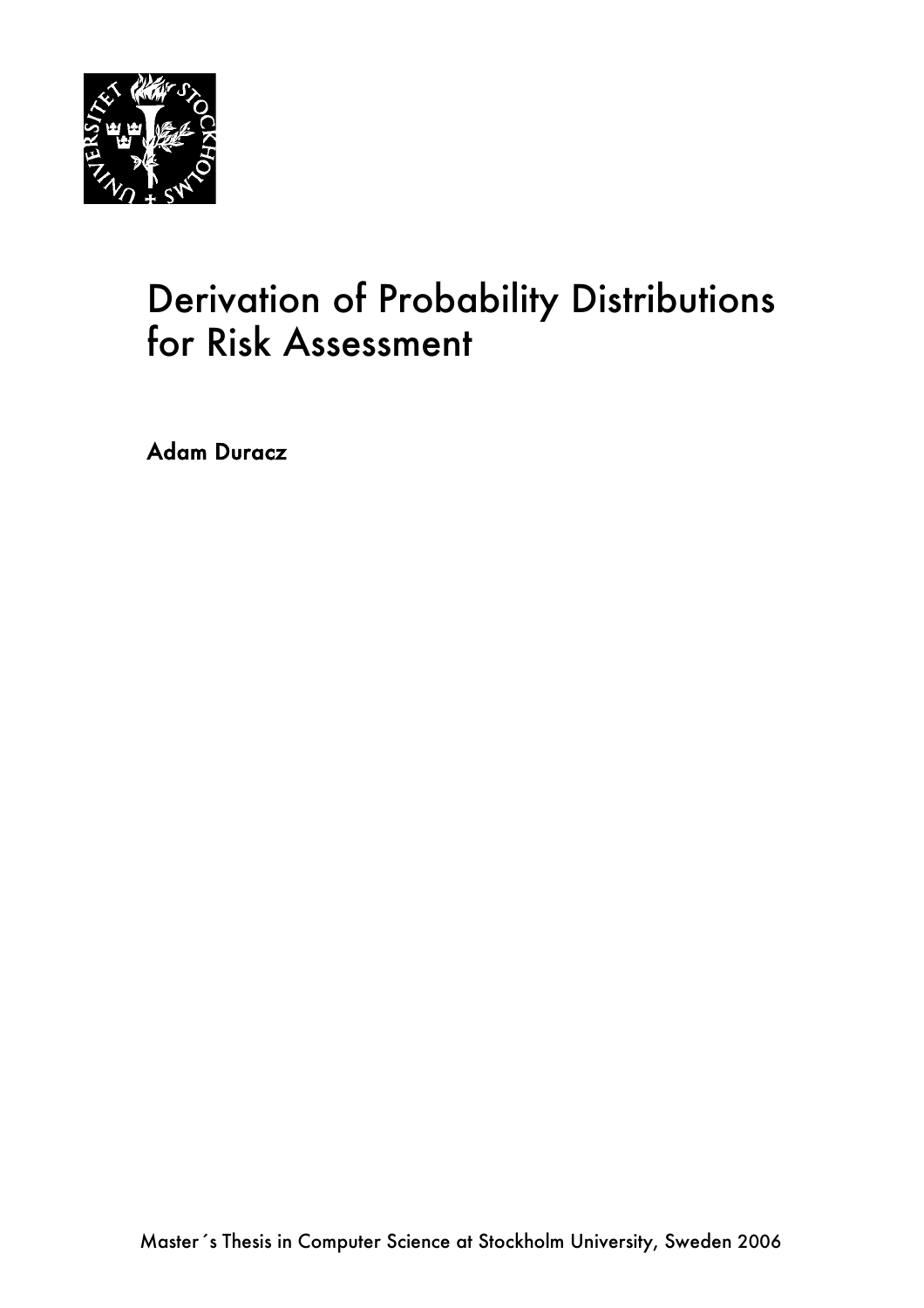

# Derivation of Probability Distributions for Risk Assessment

Adam Duracz

Master´s Thesis in Computer Science (20 credits) Single Subject Courses Stockholm University year 2006 Supervisor at Nada was Henrik Eriksson Examiner was Stefan Arnborg

TRITA-CSC-E 2006:042 ISRN-KTH/CSC/E-06/042-SE ISSN-1653-5715

Department of Numerical Analysis and Computer Science Royal Institute of Technology SE-100 44 Stockholm, Sweden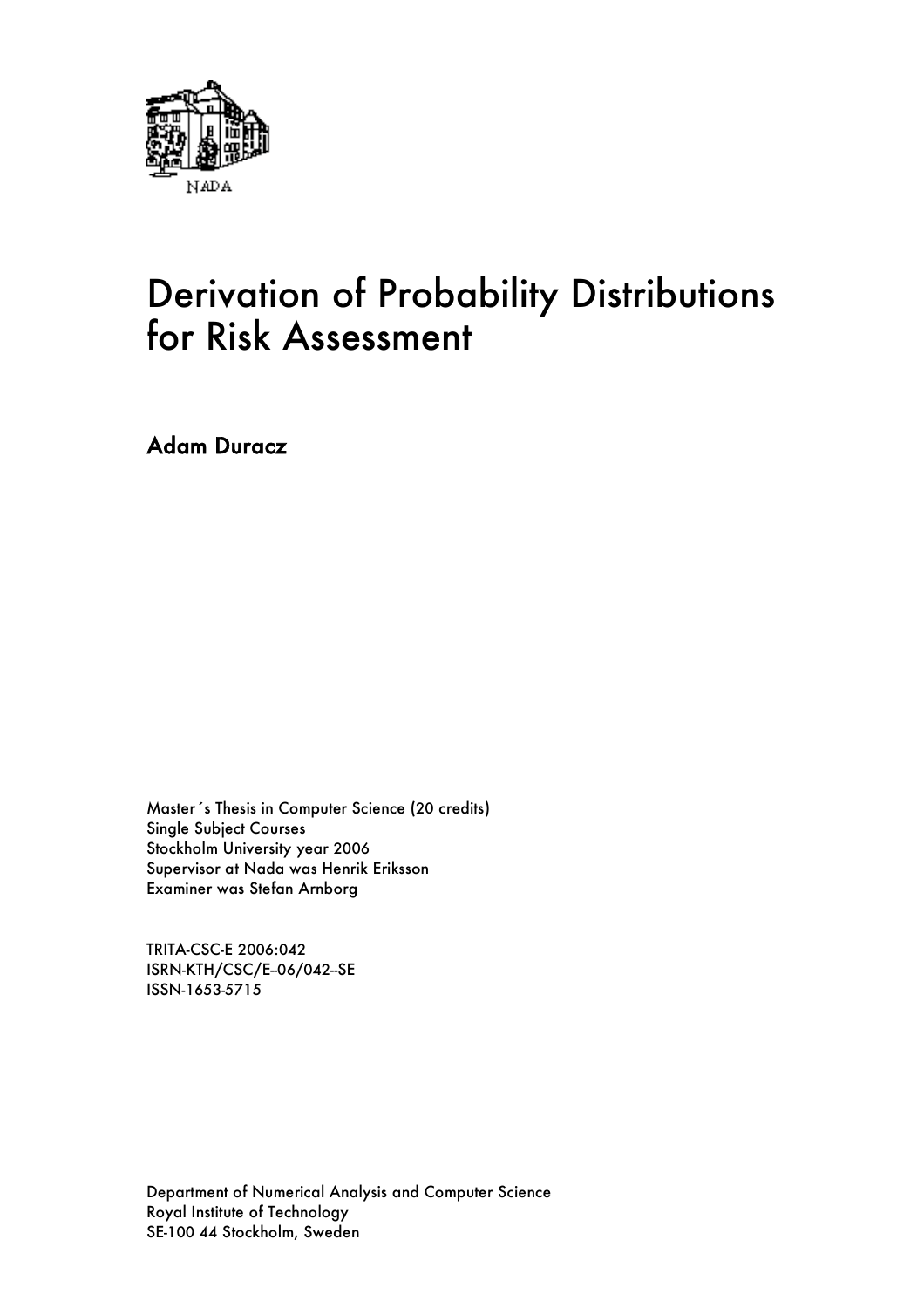# Abstract

#### **Derivation of Probability Distributions for Risk Assessment**

Risk assessment is more and more widely applied in different areas. The essence of a risk assessment is to estimate the consequences of adverse events and their probability. For a quantitative judgment of the risks, it is necessary to estimate the uncertainty of the variables that govern the events. The uncertainty is commonly expressed as probability distributions.

One of the main problems for the practical application of risk assessments is that the needed probability distributions, usually, are not readily available. These have to be derived from other existing information and knowledge. Several methods have been proposed in the literature for the derivation of probability distributions. The choice of an appropriate method depends on what information and knowledge is available. Some of these methods are used widely while others, being unconventional or still under development, have been less commonly applied.

There is a lack of a software package that integrates those of the existing distribution fitting methods that are most relevant to environmental risk assessment, facilitating the choice of one or more methods depending on the situation. This is particularly true with regard to the methods most appropriate in the field of evironmental risk assessment, where data is scarce. In this work we will attempt to fill this gap by developing a prototype of such an application.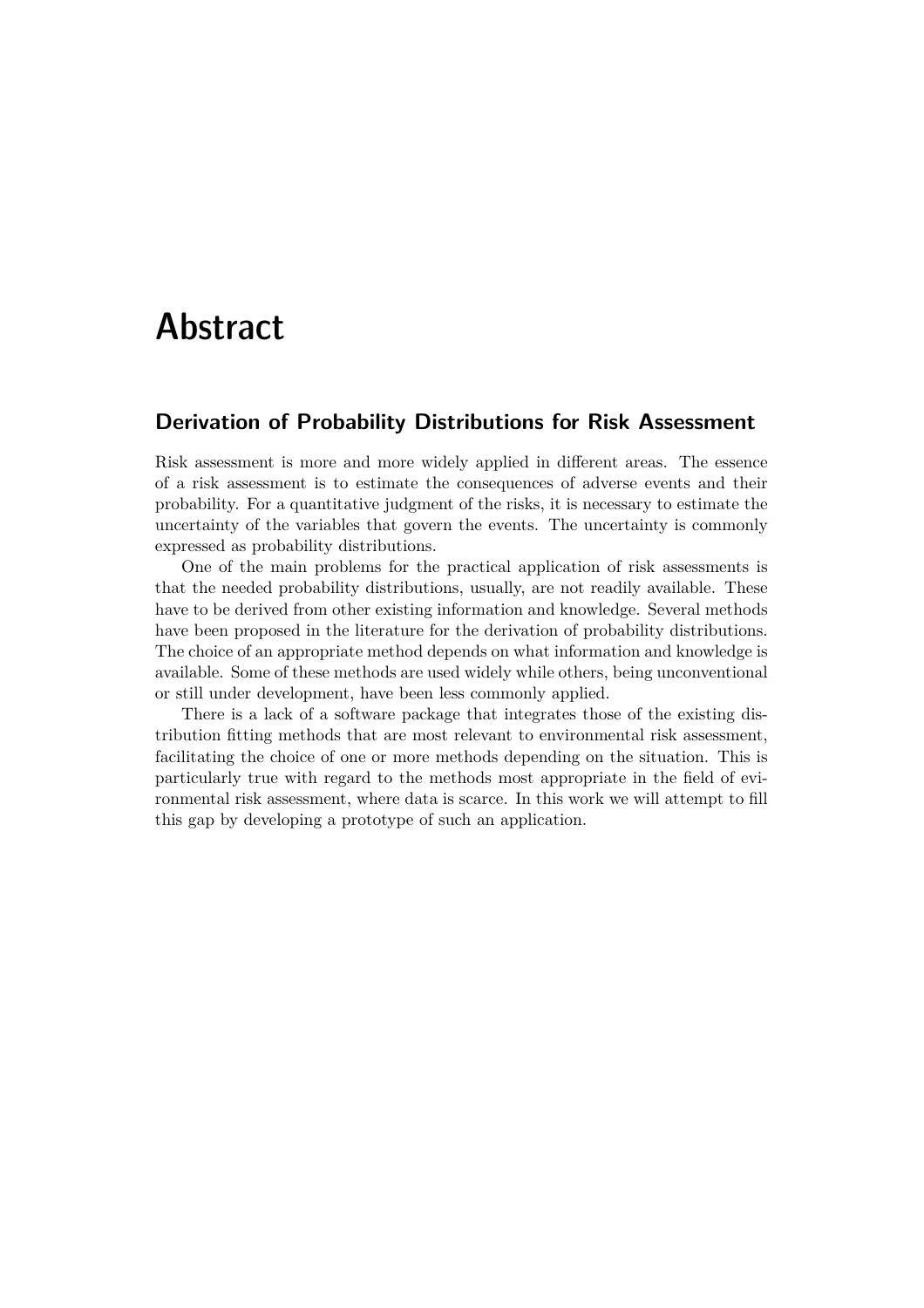# Sammanfattning

#### **Härledning av sannolikhetsfördelningar för riskanalys**

Säkerhetsanalys används i ett ökande antal områden, vilket har gjort ämnet till en viktig del av många förr orelaterade sysslor. Det centrala i en säkerhetsanalys är att uppskatta följderna av oönskade händelser och deras sannolikheter. För att göra en kvantititiv uppskattning av säkerheten behövs uppskattningar av osäkerheten i de variabler som styr händelserna. Osäkerheten uttrycks vanligen i form av sannolikhetsfördelningar.

Ett av de huvudsakliga problemen som uppstår under tillämpning av säkerhetsanalys är att de nödvändiga sannolikhetsfördelningarna vanligtvis inte är tillgängliga. Dessa måste härledas från annan information och kunskap som finns till hands. Flera metoder för härledning av sannoliketsfördelningar har föreslagits i litteraturen. Valet av metod beror på den information och kunskap som är tillgänglig. Vissa metoder används vitt medan andra okonventionella eller fortfarande mognande metoder är mindre populära.

Ingen mjukvaruapplikation på marknaden inbegriper de existernade metoder som är lämpliga för miljörelaterad säkerhetsanalys, där tillgången till data ofta är liten. En del av detta examensarbete är att skapa en prototyp av sådan applikation för att underlätta valet av en eller flera metoder beroende på önskemål.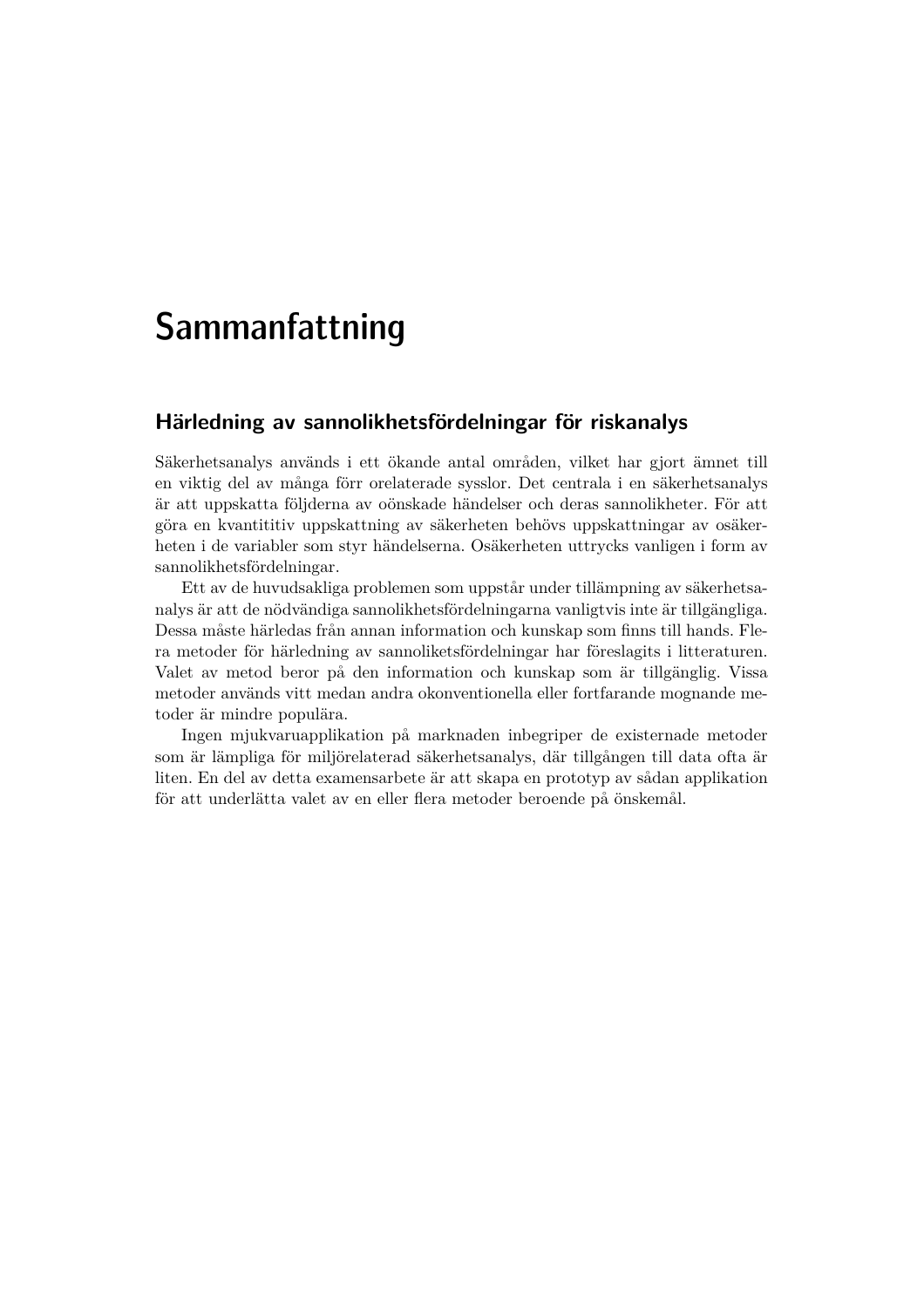# Preface

Traditionally, risk assessment has dealt with qualitative measures of probability. Ordinal scales of risk such as {low, medium, high} have been used to express the probability of an event, an approach that carries two major weaknesses. First, an ordinal cannot be reliably evaluated outside of its context. For example, using the above scale, the ordinal low can both be used to describe the risk of suffering a heart attack for a healthy 50 year old and to describe the same risk for a newly born child. Clearly the underlying probabilities differ greatly, but because the chosen scale lacks sufficient resolution, it can produce an unreliable assessment of risk. Secondly, it is hard to perform any kind of calculations based on qualitative measures of probability. One can try to convert an ordinal scale into an interval scale by replacing the ordinals with numbers or by creating rules for combining the ordinals, but, as mentioned above, this will always include a subjective judgment and can thus not serve as a reliable method of estimating risk.

The solution to this is quantitative or probabilistic risk assessment. It replaces the ordinal scales of the qualitative approach with probabilities, the manipulation of which has a solid base in the field of probability theory. Worth mentioning, however, is that because a decision maker often proceeds based on a qualitative measure of risk, the problem of mapping ordinals to quantities remains and still plays a role in the assessment, though its use has been reduced to a minimum.

The goal of this work is to study and implement in a software application two methods for the derivation of probability distributions, as well as to identify the situations in which the methods could be used. Focus will be put on methods most suitable for the distribution fitting problems encountered during environmental impact assessment modelling, particularly of radionucleids pertaining to nuclear waste storage facilities.

This work is divided into two parts. Part 1 provides an account of the methods that were studied, and a discussion of their applicability in various circumstances. Part 2 includes examples of how these methods can be applied to commonly encountered distributionfitting problems and a description of the software tool that was developed to assist an assessor in the choice and use of the aforementioned methods.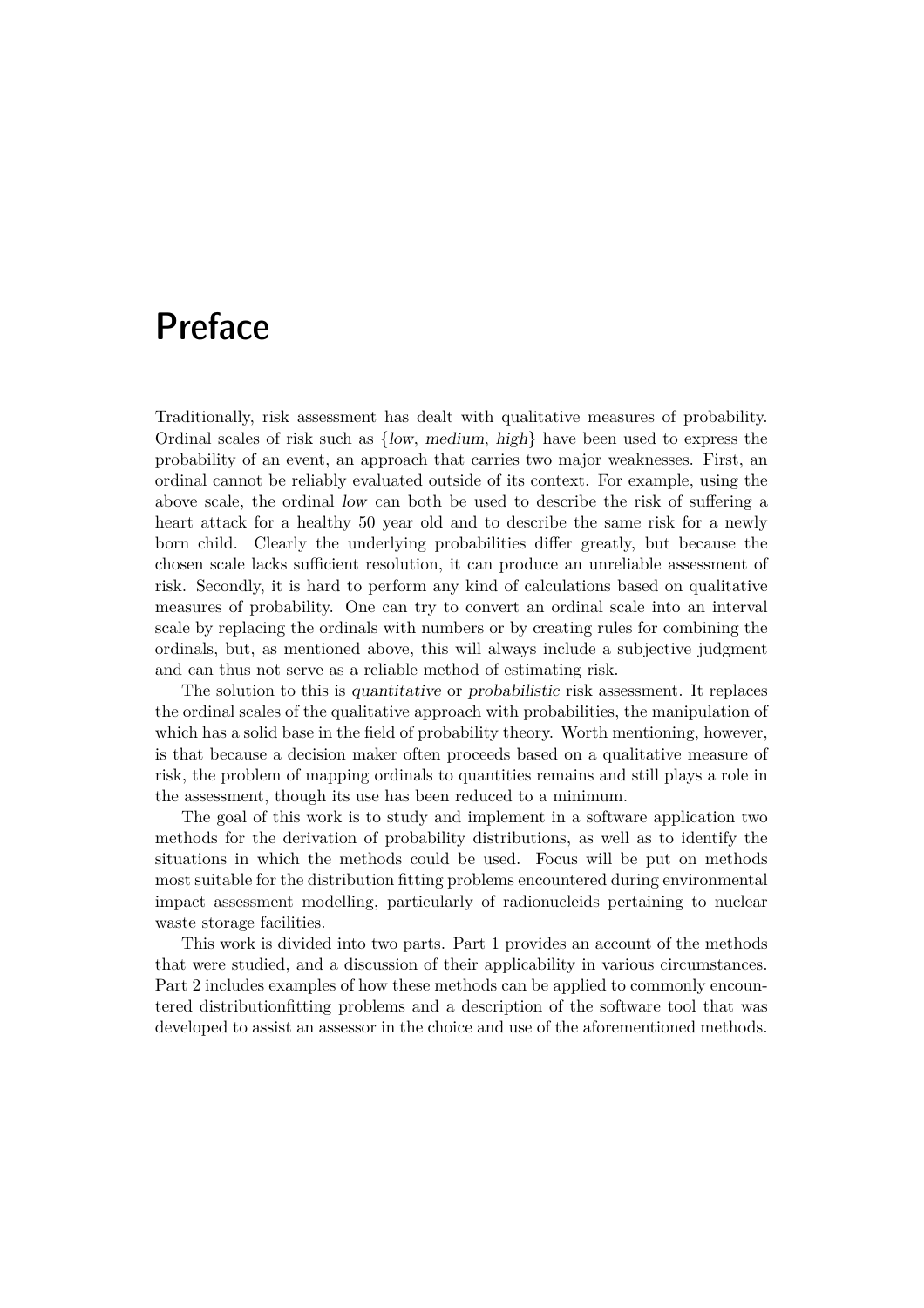### **Acknowledgements**

I would like to thank my supervisors Rodolfo Avila at Facilia and Henrik Eriksson at KTH<sup>1</sup> , my examiner Stefan Arnborg at KTH, Erik Johansson, Per-Anders Ekström and Robert Broed at Facilia<sup>2</sup>, Joanna Tyrcha and Daniel Thorburn at SU<sup>3</sup>, Scott Ferson at Ramas<sup>4</sup>, Oskar Sandberg at Chalmers<sup>5</sup>, Christoffer Gottlieb, my father Andrzej Duracz and my brother Jan Duracz for their help and patience.

<sup>1</sup>Royal Insitute of Technology in Stockholm http://www.kth.se/

 $^{2}$ http://www.facilia.se

<sup>3</sup>Stockholm University http://www.su.se

<sup>4</sup> http://www.ramas.com/

<sup>5</sup>Chalmers University of Technology http://www.chalmers.se/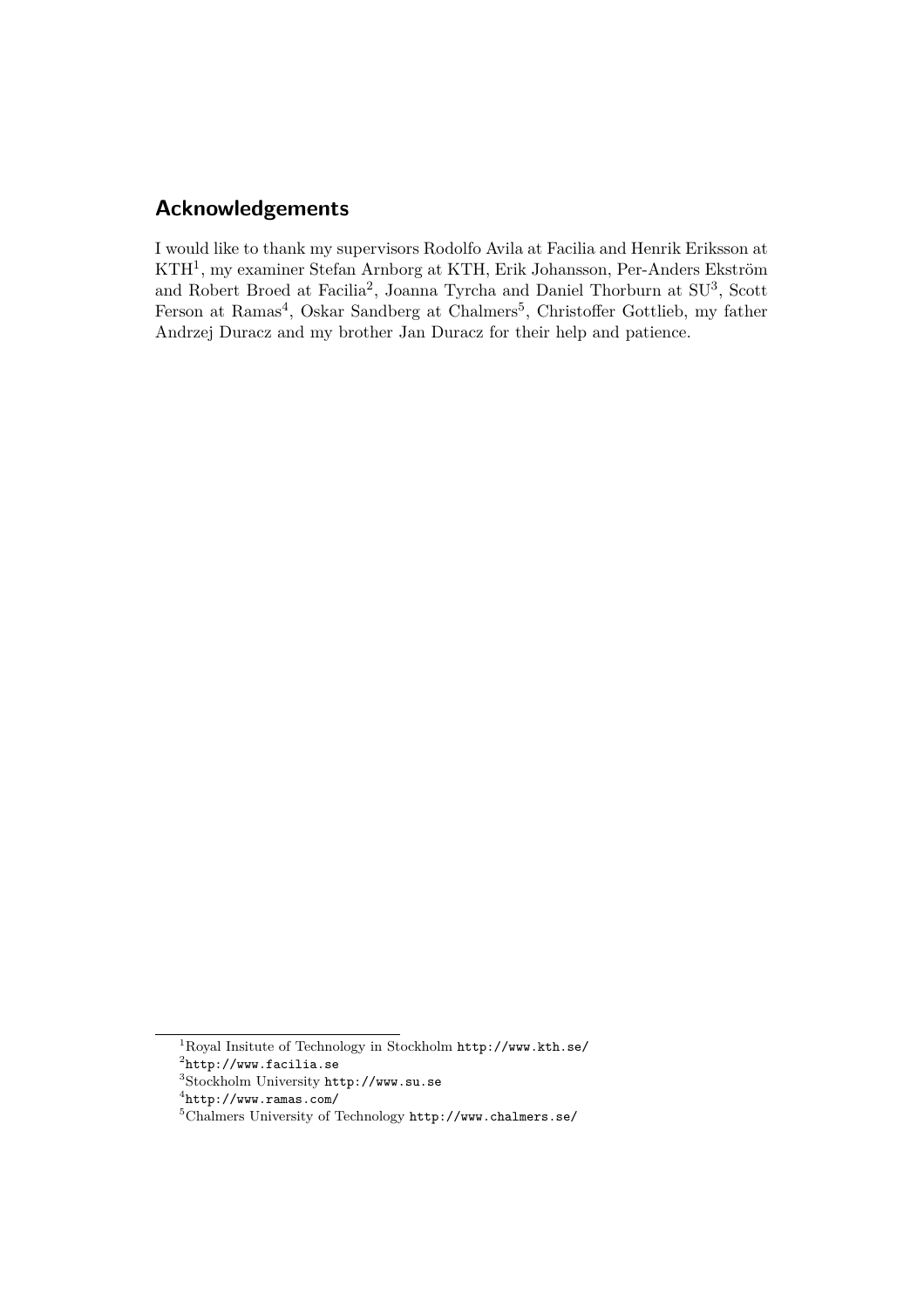# **Contents**

| I        | Theory                                                                                                                                                                                                                  | 1                             |
|----------|-------------------------------------------------------------------------------------------------------------------------------------------------------------------------------------------------------------------------|-------------------------------|
| 1        | Quantifying uncertainty<br>1.1<br>1.1.1<br>Parametric<br>1.1.2                                                                                                                                                          | 3<br>3<br>3<br>4              |
| $\bf{2}$ | Choosing a distribution function<br>2.1<br>2.2<br>The maximum entropy method $\ldots \ldots \ldots \ldots \ldots \ldots \ldots$<br>2.3                                                                                  | 7<br>$\overline{7}$<br>8<br>9 |
| 3        | Assessing the approximation<br>3.1<br>3.2                                                                                                                                                                               | 13<br>13<br>14                |
| П        | Application                                                                                                                                                                                                             | 17                            |
| 4        | Case study<br>Example $1 \ldots \ldots \ldots \ldots \ldots \ldots \ldots \ldots \ldots \ldots \ldots$<br>4.1<br>4.2<br>Example $3 \ldots \ldots \ldots \ldots \ldots \ldots \ldots \ldots \ldots \ldots \ldots$<br>4.3 | 19<br>19<br>21<br>22          |
| 5        | The software tool<br>5.1                                                                                                                                                                                                | 25<br>25                      |
| 6        | Conclusions                                                                                                                                                                                                             | 29                            |
|          | Dictionary                                                                                                                                                                                                              | 31                            |
|          | <b>Bibliography</b>                                                                                                                                                                                                     | 33                            |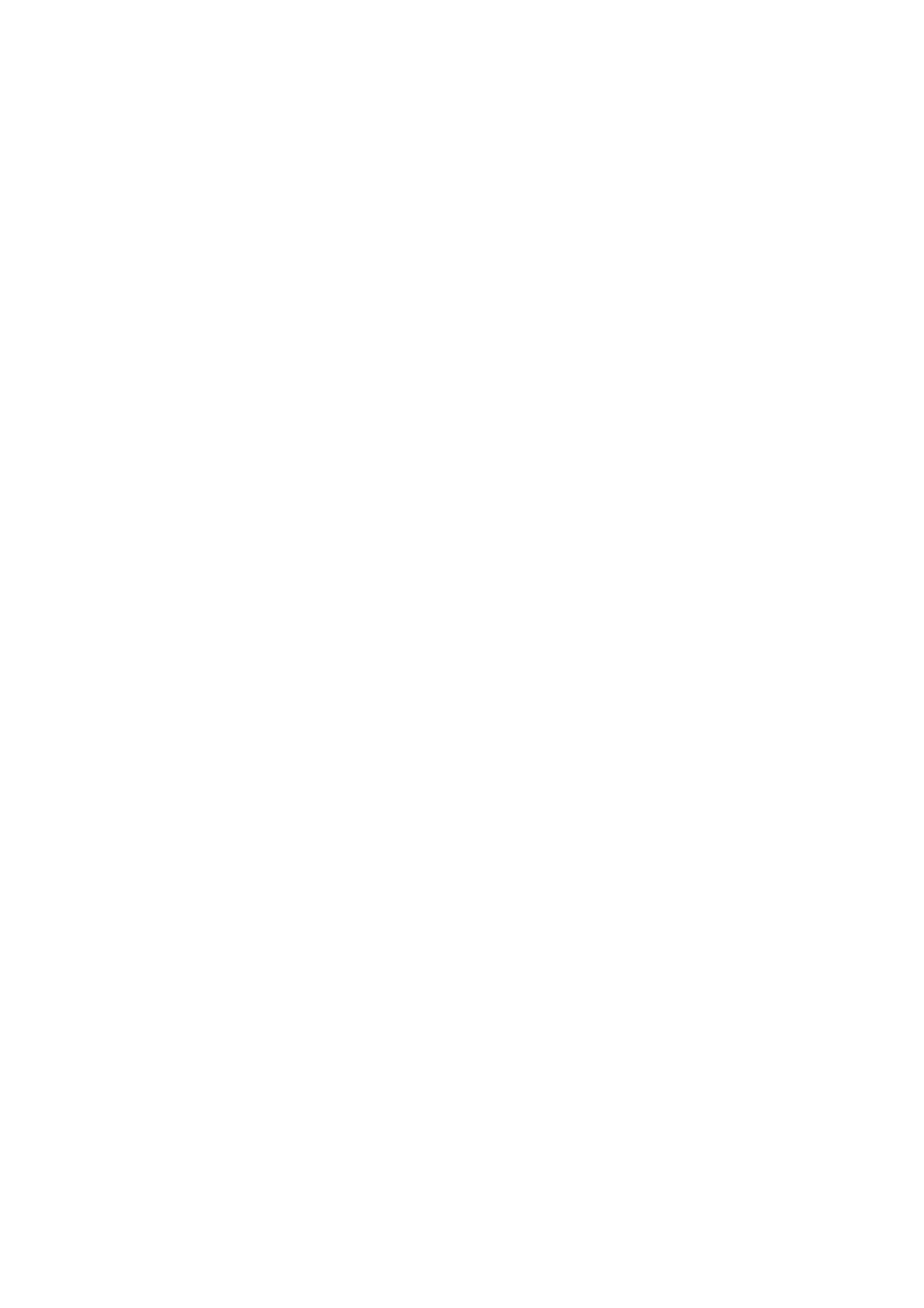Part I

Theory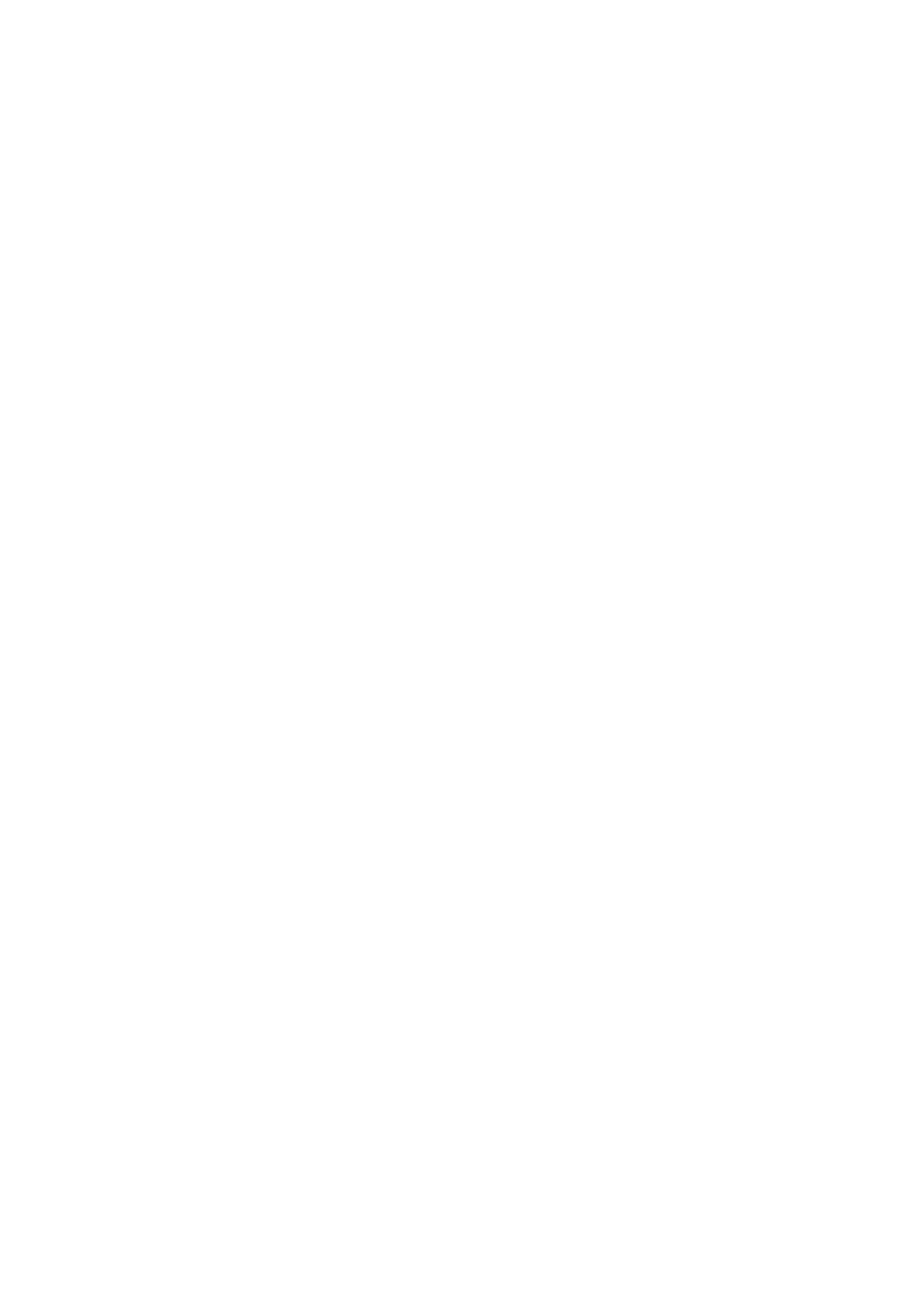### Chapter 1

# Quantifying uncertainty

A key activity when performing a quantitative risk assessment is the estimation of the uncertainty present in a scrutinized variable. The height of a human, for instance, has an average value, but there are also minimum and maximum constraints on this quantity. Therefore, to fully describe its behavior one needs a function, mapping classes of heights to their respective probabilities. If we were describing the uncertainty present in the number of sunny days in a year, this function would map each integer between 0 and 365 to a probability. The major difference in these two cases is that the first quantity is continuous and the second is discrete. Thus, in the first case, it is not meaningful to talk about a probability for a given specific height, since there is an infinite number of such heights between the minimum and the maximum values, and therefore (given the classical definition of probability[1]) the probability of each height is equal to zero. Instead, when describing the uncertainty of a continuous variable, one uses the concept of a probability density function (PDF) that maps intervals of possible events to probabilities. In the discrete case, this function is called the probability mass function (PMF). We will concentrate on the continuous case in this work, since it has more applications in the field of interest.

### **1.1 Distribution Functions**

So, the quantification of an uncertainty boils down to the choice of a distribution function. In chapter 2 we will cover how to choose this function, given various sets of available information and knowledge. First, however, we classify a number of functions that are useful when describing uncertainties.

#### **1.1.1 Parametric**

In many important cases, the underlying process generating the values of a variable can be described using a simple mathematical function. Because many variables in nature are due to the same type of underlying process, a handful of functions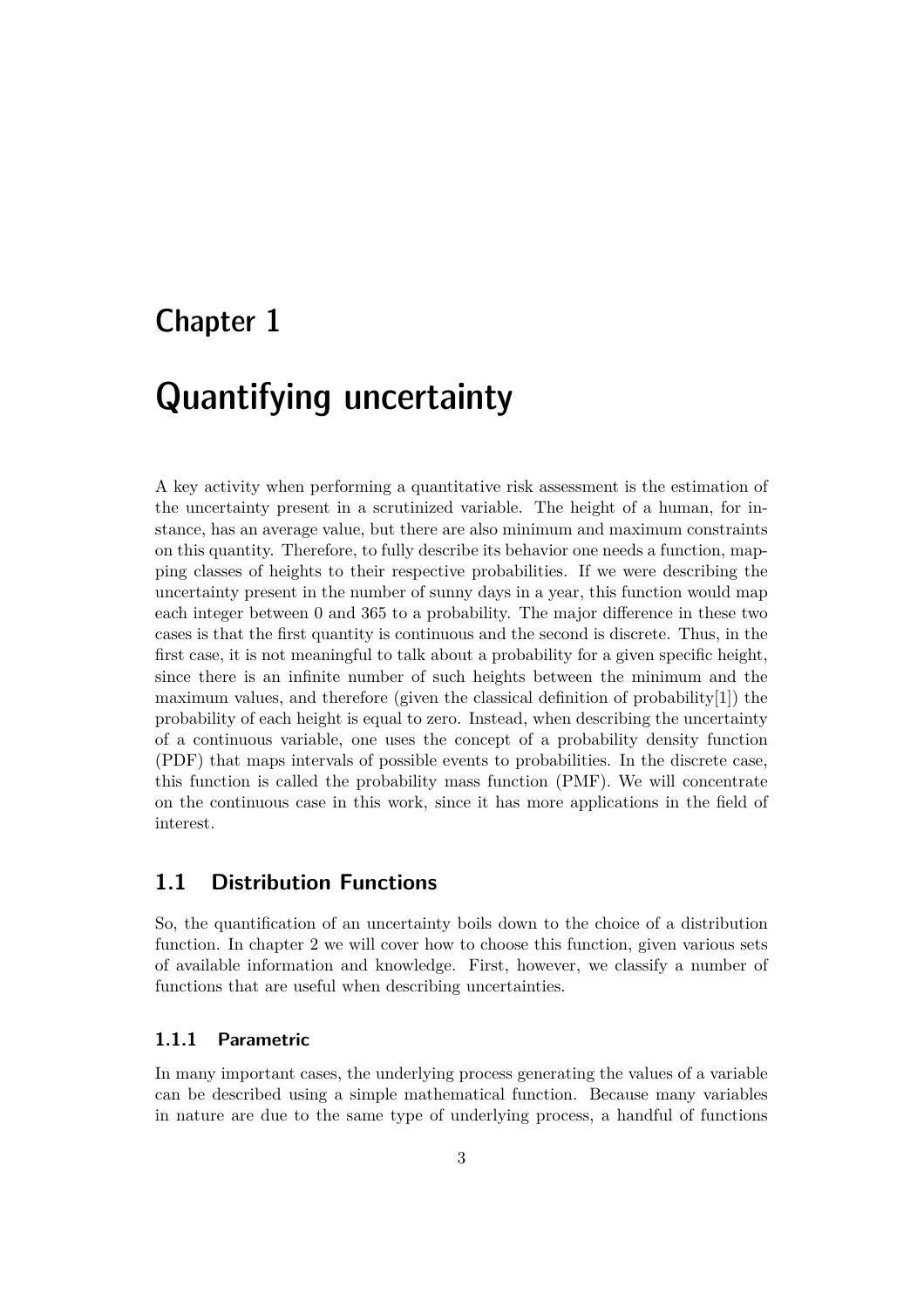has proven to be sufficient to describe an incredible amount of different quantities. These functions exhibit different shapes depending on the values you assign to their parameters. These families of functions, indexed by their parameters, are commonly referred to as parametric distribution functions (DFs). The most notable parametric DF is the Gaussian distribution. Also known as the Normal distribution or bell curve, it has a wide range of interesting properties which is why it is the most commonly used DFs. One of these properties is that, under certain conditions, an infinite sum of DFs converges to a Gaussian[2]. This is often given as a motivation for choosing a Gaussian function to describe a property which is thought to be a result of a summation of a large number of factors (each with its own DF). However the simple mathematical form 1.1 of the Gaussian, making it easy to manipulate analytically, surely has also contributed to its popularity.

$$
p(x) = \frac{e^{\frac{(x-\mu)^2}{2\sigma^2}}}{\sigma\sqrt{2\pi}}
$$
\n(1.1)

It may seem counterintuitive that a quantity such as the height  $H$  of a human could be described by such a simple function. And there is a basis to this doubt, as H is the composite of many of its subclasses - the height of women, men, the height of basketball players and the height of newly born children, among many others. Each of these classes has its own mode and if we were to approximate H as the composite of only a few of them, we should be able to detect these modes in the DF of H. However, due to the near infinite number of such classes, the actual shape of the DF of H is well approximated by a Gaussian curve.

Perhaps the greatest advantage of using a parametric DF to describe the uncertainty of a variable is the way it allows you to represent your observed data in a very compact and portable form. Instead of having to deal with large collections of data points, which can exist in many different formats and are difficult to analyze and manipulate directly, one only needs to keep track of a the name of a DF and the values of its parameters. A detailed review of the most significant parametric distributions is available in Evans, Hastings and Peacock[3].

#### **1.1.2 Nonparametric**

Despite the positive qualities of parametric DFs, there are situations when the available information or the process behind the studied quantity simply do not permit the selection of a sufficiently similar (this similarity is formalized in chapter 3) parametric DF. One example is when the number of classes and the variance of the elements of each class is small, and the modes of the individual classes are far apart. Then the DF of the combined quantity will exhibit more than one mode. Because of the unimodal character of the commonly used DF, this situation requires the use of a nonparametric or empirical DF. The name nonparametric is actually somewhat misleading as these functions, in fact, do have parameters. However, as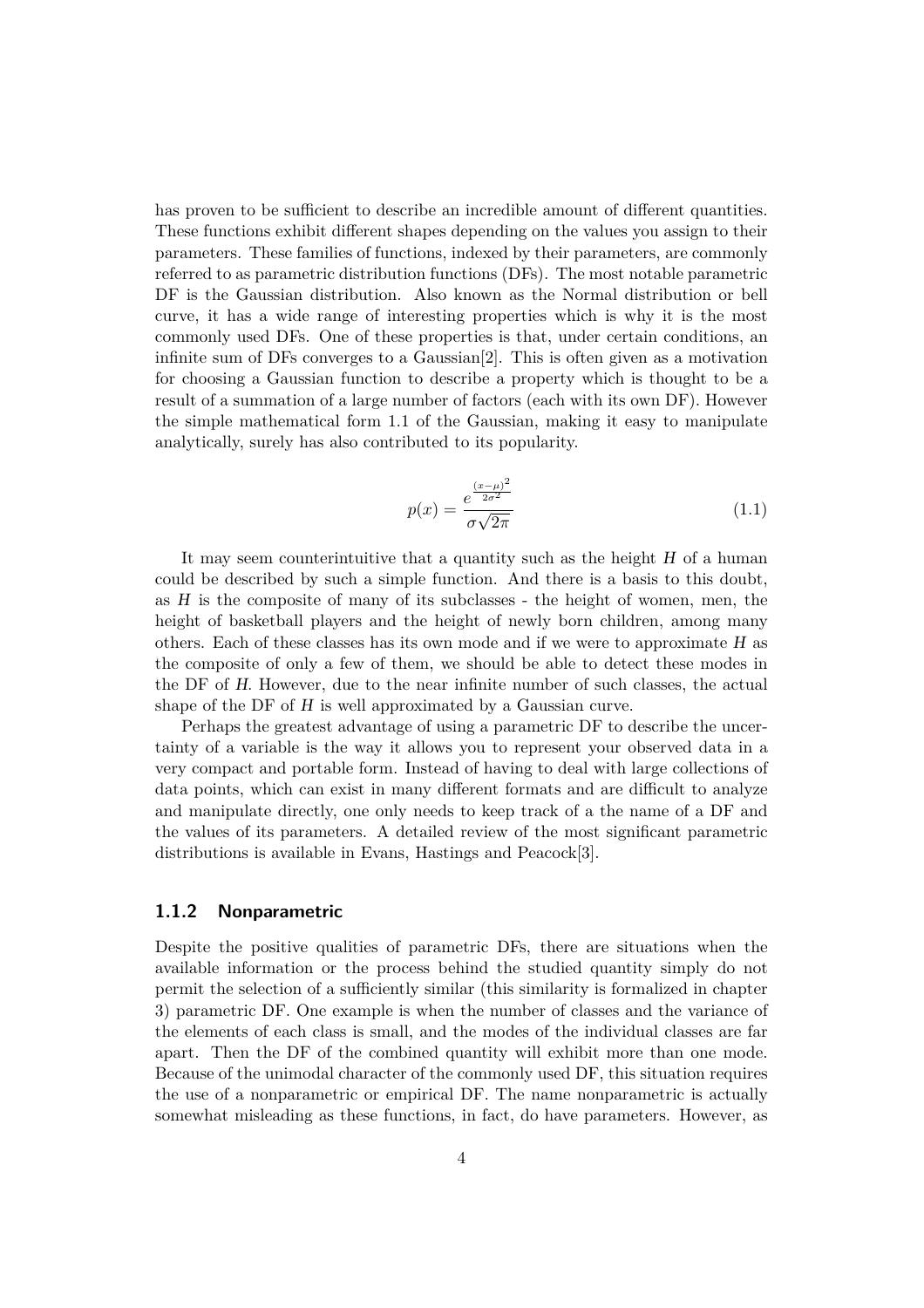opposed to parametric DFs, whose parameters represent important statistics of the observed data, the nonparametric DFs use the entire data set as parameters.

Perhaps the most familiar and intuitive of the nonparametric DFs is the frequency histogram, a bar chart which approximates the PDF. It can be derived from the histogram by scaling its bars to make its integral equal to unity. The frequency histogram is an invaluable visual tool when assessing the accuracy of a parametric approximation, but suffers from a number of drawbacks. Its construction requires the arbitrary assignment of bar widths and bar positions, which means that unless one has access to a very large amount of data, the shape of the DF varies heavily as the bar widths and positions are altered. Methods for inferring these parameters from data exist[4], but will not be covered in this work. Unless these methods are used, this means that the construction of a frequency diagram requires interaction from the assessor, changing the parameters of the diagram until the most likely shape can be established.

A more robust nonparametric distribution function is the empirical cumulative distribution function (ECDF). Known as the Kaplan-Meier estimate[5], the ECDF is computed by ordering the observations and plotting them against their observed quantiles. This method has the disadvantage that many relatively diverse DF shapes tend to have similar looking CDFs.

There is a simple way of obtaining the empirical PDF (EPDF) of a variable from its ECDF. It uses the fact that the CDF is the primitive function of the PDF, and thus one can obtain the PDF from the CDF by differentiating. However, since differentiation is a noise-amplifying operation, the resulting EPDF is very jagged and needs considerable smoothing for many areas of application, particularly if a plot is to be constructed to compare the EPDF with a parametric distribution fitted to the data set.

An alternate approach, which introduces the smoothing from the start and thus, under certain conditions, produces a PDF very similar to the true one is Parzen window or kernel density estimation (KDE). Here, a symmetric PDF or kernel is chosen, and a copy of this function is centered about each observed data point. The EPDF is then equal to the sum of the kernels divided by the number data points. In the case when the modeled variable is smooth, the KDE gives relatively good estimate without the need of interaction from the assessor. This method is discussed further in section 2.2.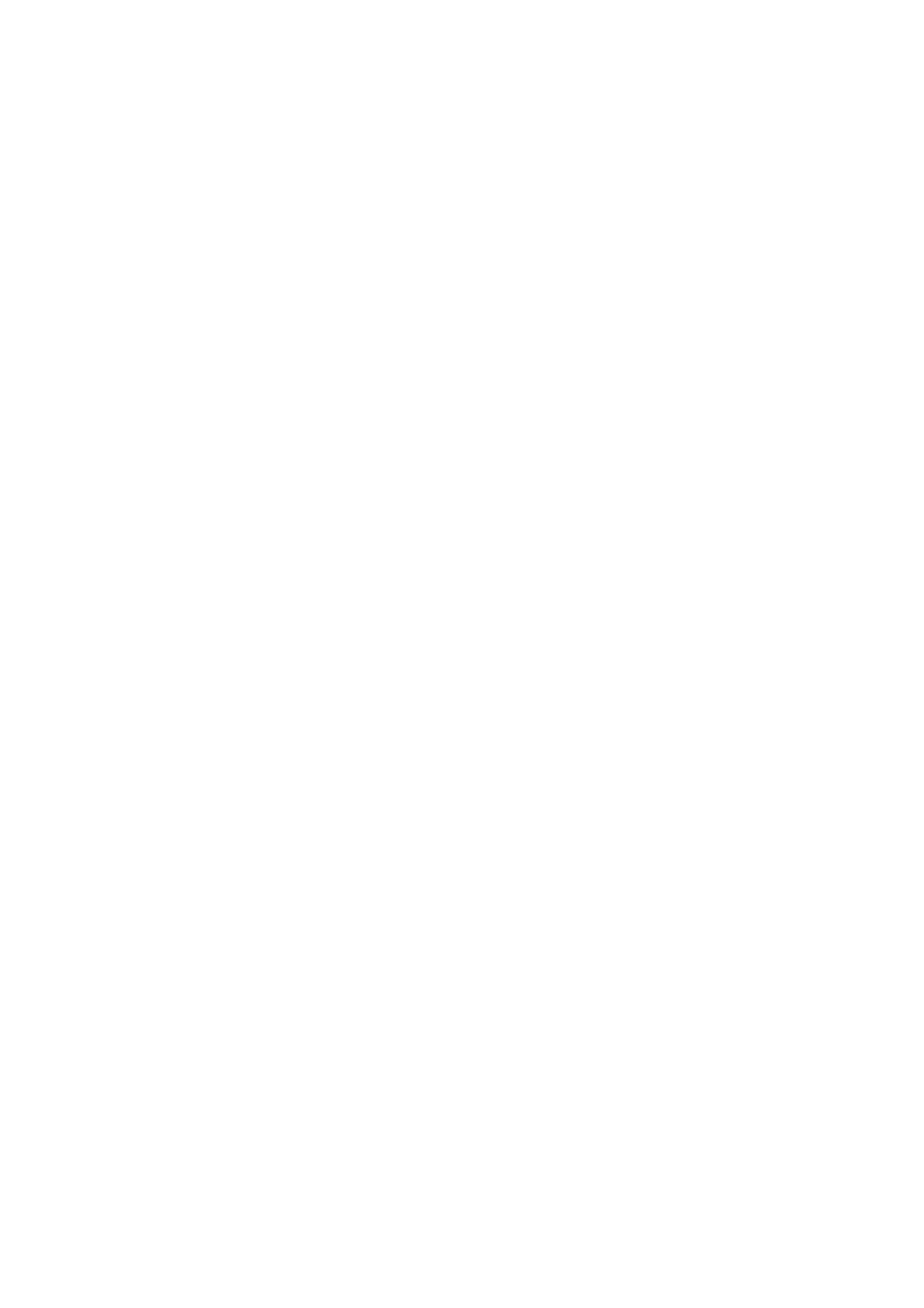### Chapter 2

# Choosing a distribution function

Choosing a function to estimate the density of interest is a multi-tiered process which should never be done automatically without the conscious scrutiny of the assessor. This is particularly true when data sets are small. No amount of positive indications, whether in the form of passed hypothesis tests or apparent graphical fit should convince the assessor to choose a distribution without first asserting its theoretical feasibility. This includes checking that known constraints such as minimum, maximum, skewness and tail size are not broken. All theoretical goodness-of-fit (GoF) tests break down as the sample size approaches zero, and even with large samples, the tests all have their drawbacks which should be carefully studied before using the tests to choose a DF.

A highly interesting method for choosing distribution functions that did not fit into the scope of this paper is Bayesian inference. This method utilizes information that may be available regarding the studied density by updating a prior distribution (based on the belief and information available before the data set was observed) with the observed data. It is particularly relevant to situations where data is in short supply due to the fact that even a single data point can be taken into account. The traditional approach for performing Bayesian inference is explored extensively in DeGroot[6]. A new, numerical method based on a modified version of Markov-Chain Monte Carlo simulation is covered in Green[7].

### **2.1 Parametric methods**

The task of choosing a specific parametric function for a given sample is twofold. First, optimal parameters are found for each family of distributions, and then the fit of these optimal distributions is assessed to find the most appropriate distribution. We will begin by reviewing two of the most commonly used methods of finding optimal parameters for a given family of distributions.

The maximum likelihood estimate (MLE) is calculated by maximizing the likelihood function of the sample with respect to the parameters of the chosen distribution function. The likelihood of an event is an extension of the concept of a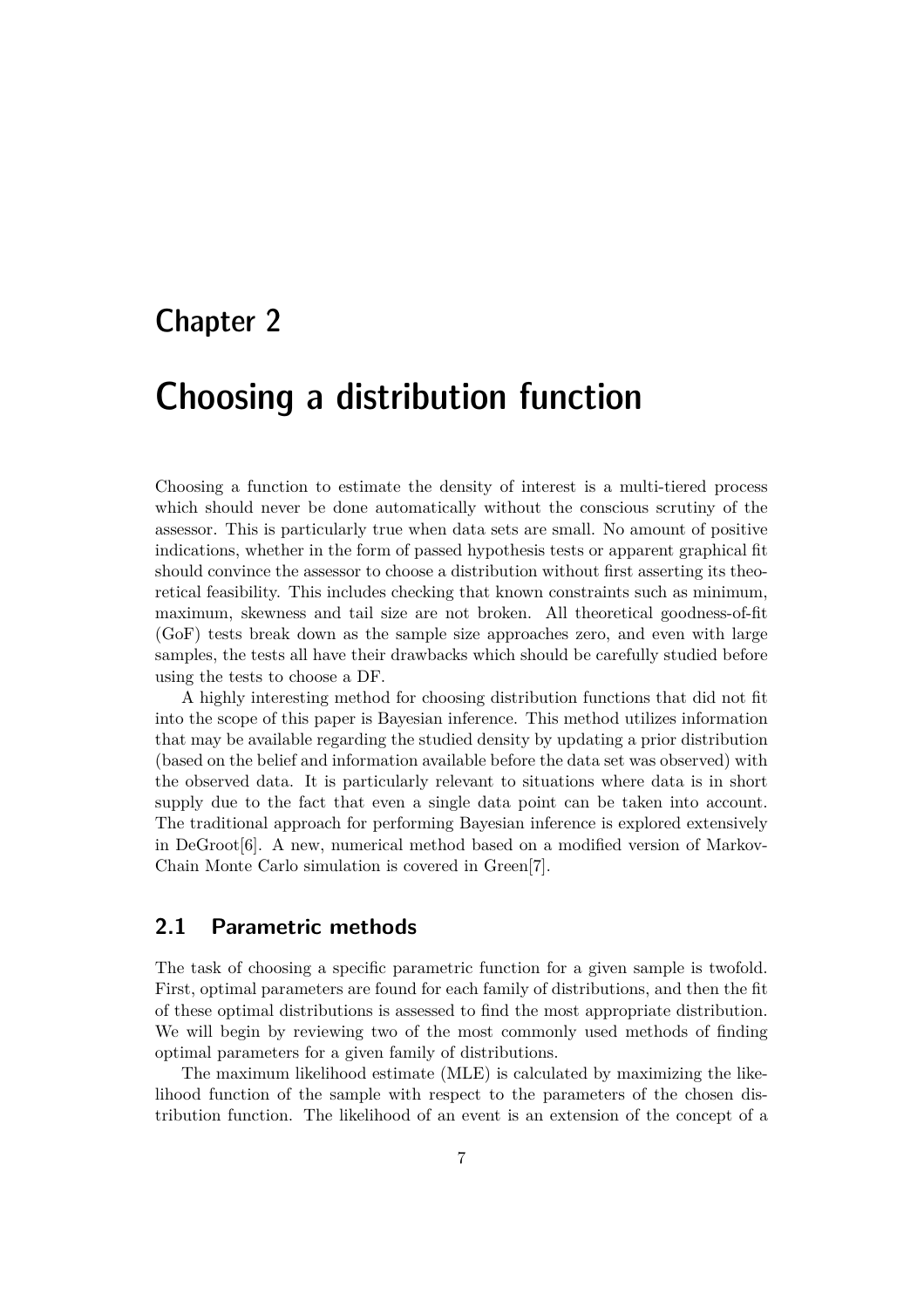probability that describes how likely it is to obtain the observed sample given the parameters of the scrutinized distribution function.

The parameters that maximize the likelihood of a sample are generally very good estimates of the sought parameters, and the MLE carries many desirable properties, especially for large samples. Among these is the fact that if  $p$  is a oneto-one function and  $\hat{\theta}$  is the MLE of  $\theta$  then  $p(\hat{\theta})$  is the MLE of  $p(\theta)[2]$ , and that as the sample size increases, the MLE converges in probability to the minimum variance unbiased estimators  $(MVUE^1)[2]$ . However, this method also bears some significant drawbacks:

- 1. It requires the identification of a model-specific likelihood function.
- 2. A solution may not exist in the parameter space S, or this maximum could be attained on the boundary of S [2].
- 3. If a solution exists, it only represents a stationary point. This means that the solution could correspond to a saddle point rather than a global (or even local) extremum. This entails calculating the second derivative from both sides of the solution to determine if the solution is indeed a maximum [2].
- 4. To ensure that the found maximum is a global one, all local maxima have to be compared [2].
- 5. With small samples (less than 10), the estimates can be heavily biased<sup>2</sup>.

Another method, often used to calculate the initial values for the optimization required to find other estimates, is the least squares method (LSM). Here, we minimize the sum of the absolute square residuals of the sample:

$$
R^2 = \sum [y_i - F(x_i)]^2
$$
 (2.1)

where the  $x_i$  denote the data points and  $y_i$  the value of the ECDF at  $x_i$ .

#### **2.2 Nonparametric methods**

The construction of a histogram requires the grouping of observed values to form each bar in the diagram. If  $B$  is the number of bars and  $N$  is the number of observations, and if we call the number of possible heights a bar can assume in a diagram its resolution, then a data set of 20 observations plotted as a histogram with five bars gives a resolution of four. Just like the ability to discern detail in a digital photograph depends on its resolution, the ability to distinguish between different shapes is dependent on the resolution of the histogram. Consequently, with a data size of less than about  $10-15$  points a histogram loses most of its utility, remaining somewhat useful for detecting features such as skewness in the data.

 $1$ Defined as the estimator that has minimal variance for all possible values of the parameters.  $^{2}$ http://www.itl.nist.gov/div898/handbook/apr/section $4$ /apr $412.$ htm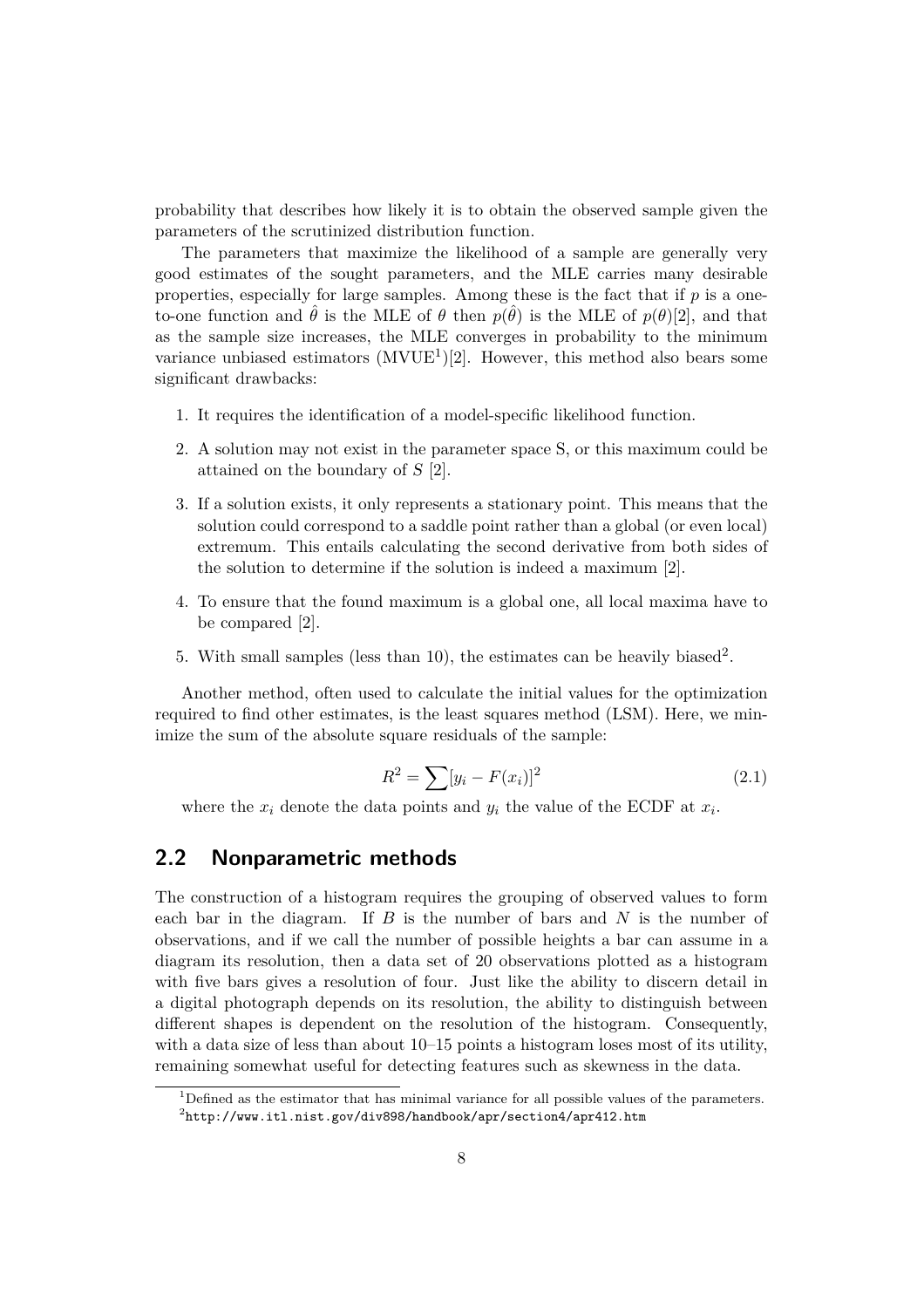The KDE approach has the disadvantage of artificially smoothing the resulting PDF, so it gives very bad approximations of functions which feature discontinuities (such as the uniform distribution, if viewed as a function on  $\mathbb{R}$ ). However, compared to the frequency histogram, it requires only one parameter to be arbitrarily chosen – the spread parameter of the kernel. This value can be estimated from data by minimizing the approximate mean integrated square error (AMISE) of the estimator  $(K$  is the kernel):

$$
AMISE(\lambda) = \frac{1}{4}\lambda^4 \left(\int_t t^2 K(t)dt\right)^2 \int_x (f''(x))^2 dx + \frac{1}{n\lambda} \int_t K(t)^2 dt \tag{2.2}
$$

### **2.3 The maximum entropy method**

The concept of entropy was first formulated in the form commonly used today by Ludwig Boltzmann as part of the theory of thermodynamics. Claude Shannon generalized it (into what is now called Boltzmann-Gibbs-Shannon differential entropy) as a measure of the disorder<sup>3</sup> in a system for use in information theory in his  $1948$ paper *A Mathematical Theory of Communication*[8]. Assuming that  ${E_i}$  is a set of events, that  $|\{E_i\}| = n$ , that  $P = \{p_i\}$  is the set of probabilities corresponding to these events, and that  $H$  is defined on  $P$ , the entropy function is defined as the unique<sup>4</sup> function  $H$  satisfying the following three characteristics.

- 1. *H* is continuous in the  $p_i$ .
- 2. If for all i,  $p_i = \frac{1}{n}$ , then H should be a monotonic increasing function of n. With equally likely events there is more choice, or uncertainty, when there are more possible events.
- 3. If a choice is broken down into two successive choices, the original H should be the weighted sum of the individual values of H.

The meaning of the third characteristic is illustrated in Figure 2.1.



Figure 2.1. Decomposition of a choice from three possibilities.

The left diagram represents an event space containing three events  $E_1, E_2$  and  $E_3$ , corresponding to probabilities  $p_1 = \frac{1}{2}$  $\frac{1}{2}, p_2 = \frac{1}{3}$  $\frac{1}{3}$  and  $p_3 = \frac{1}{6}$  $\frac{1}{6}$ , respectively. The

<sup>&</sup>lt;sup>3</sup>Given probabilities for a set of events, it measures the uncertainty we have about the outcome. <sup>4</sup>Up to a scalar constant, which is customarily set to one.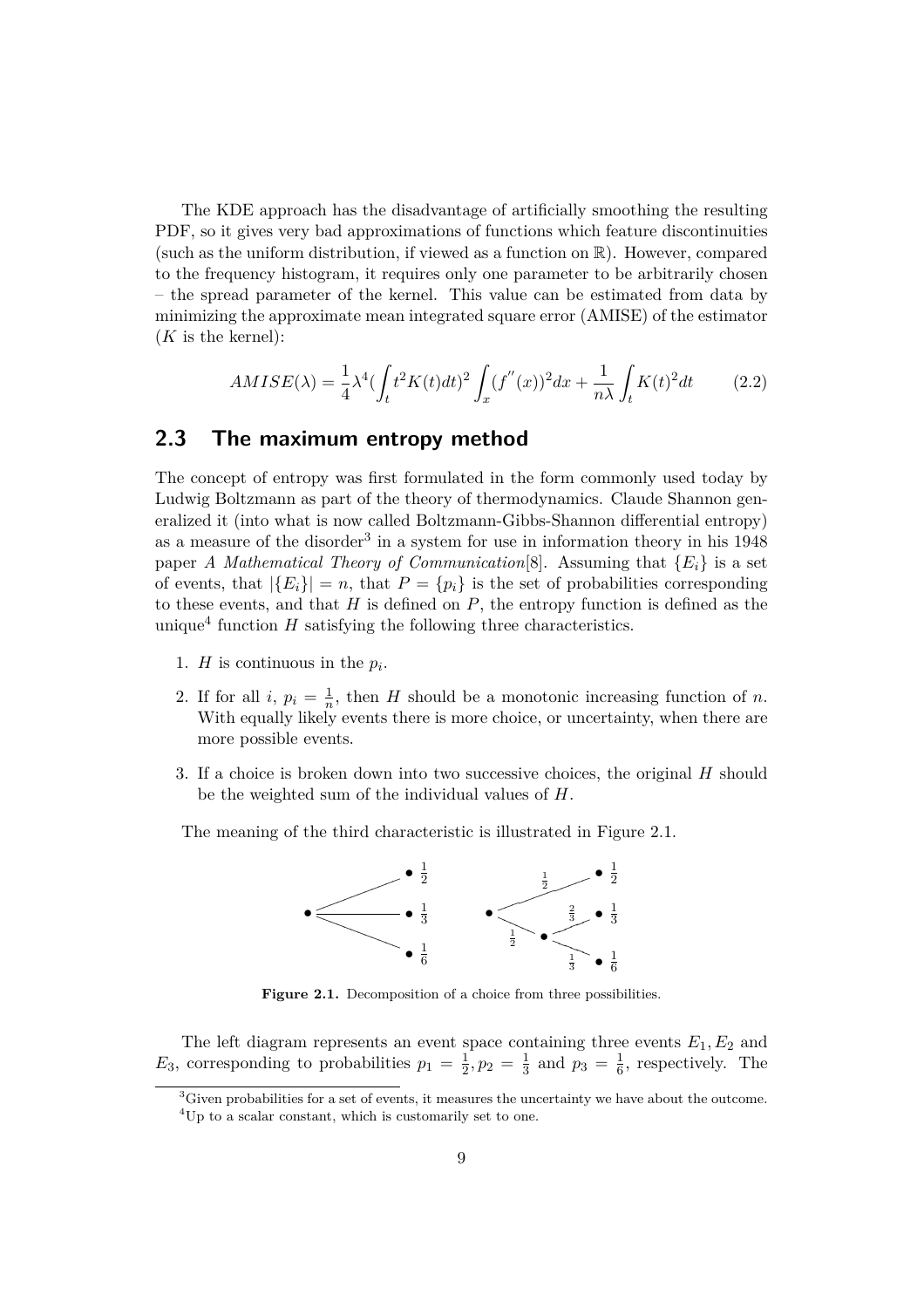diagram to the right represents the situation when the occurrence of  $E_2$  and  $E_3$  is dependent on another event, call it  $E_4$ , with probability  $p_4 = \frac{1}{2}$  $\frac{1}{2}$ . An example of such a situation is if our event space consists of a simplified weather forecast, where we let  $E_1$  represent clear skies,  $E_2$  rainfall and  $E_3$  snowfall. Then we could decompose  $E_2$ and  $E_3$  by introducing another event,  $E_4$ , representing downfall, having probability  $p_4 = p_2 + p_3 = \frac{1}{2}$  $\frac{1}{2}$ . Now, the third characteristic of H means that

$$
H(\frac{1}{2}, \frac{1}{3}, \frac{1}{6}) = H(\frac{1}{2}, \frac{1}{2}) + \frac{1}{2}H(\frac{2}{3}, \frac{1}{3})
$$
\n(2.3)

where the coefficient  $\frac{1}{2}$  is due to the fact that the second event only occurs half of the time (it only snows or rains half of the time).

By a theorem presented in the same paper, the only function satisfying these three constraints in the case of a continuous PDF  $p_c(x)$  is

$$
H(X) = -\int_{x \in X} p_c(x) \log(p_c(x)) dx \tag{2.4}
$$

and in the case of a discrete PMF  $p_d(x)$ 

$$
H(X) = -\sum_{x \in X} p_d(x) \log(p_d(x)) dx \tag{2.5}
$$

The principle of using the entropy concept to derive probability distributions was introduced by E.T. Jaynes in 1957[9], and differs strongly from the other methods described in this work. The principle infers a distribution function that preserves the maximal level of uncertainty (entropy) given presupposed constraints on the modeled variable. This means that the choice of any other distribution will require making additional assumptions unsupported by the given constraints<sup>5</sup>. The maximum entropy (ME) distribution thus constitutes a mathematically well founded choice of model when there is a lack of knowledge and data.

A direct derivation of the ME distribution from equations 2.4 and 2.5 involves solving a system of nonlinear equations, the solution of which involves variational calculus using the Lagrange multiplier method. A simpler way, applicable under certain conditions when the constraints are on the expected value, is to use the following theorem, first proved by Boltzmann[11].

Suppose S is a closed subset of  $\mathbb{R}$ ,  $f_1, \ldots, f_n$  are measurable functions and  $a_1, \ldots, a_n$  are real numbers. We consider the class K of all continuous random variables which are supported on  $S$  and which satisfy the n expected value conditions:

$$
E(f_j(X)) = a_j, \text{ for } j = 1, ..., n
$$
\n(2.6)

If there is a member in K whose density function is positive everywhere in  $S$ , and if there exists a maximal entropy distribution for  $K$ , then its probability density  $p(x)$  is of the form:

 ${}^{5}$ A strict, decision theoretic explanation is available in[10]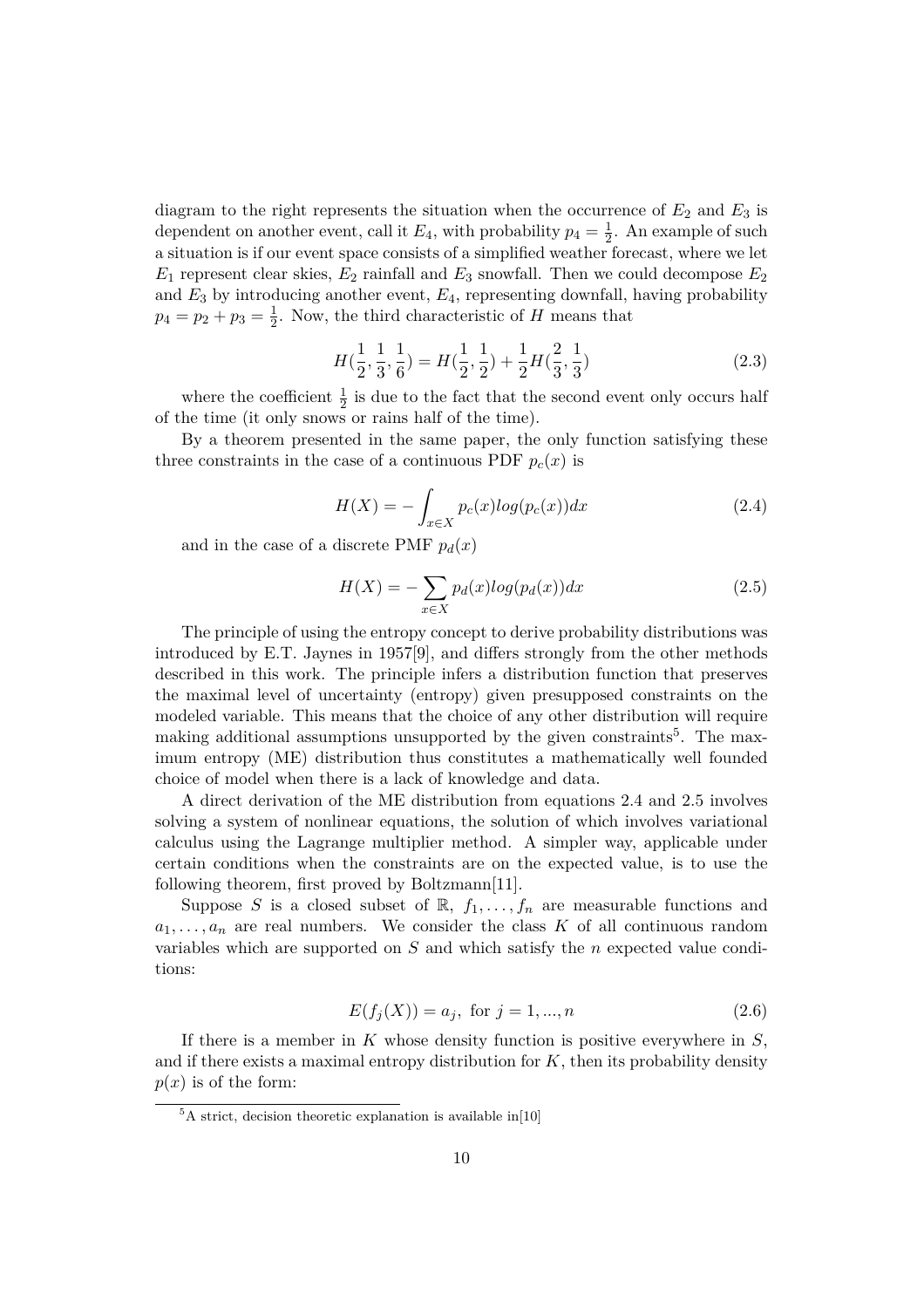$$
p(x) = ce^{\sum_{j=1}^{n} \lambda_j f_j(x)}, \text{ for all } x \in S
$$
 (2.7)

To derive the maximum entropy distribution, we seek to identify c and  $\{\lambda_i\}$ . Suppose we want to do this given the following two constraints  $(E$  denotes the expected value function):

$$
S = [0, \infty] \tag{2.8}
$$

$$
E(x) = \mu \tag{2.9}
$$

Equations 2.8 and 2.9 correspond to integral equations 2.10 and 2.11, respectively

$$
\int_{S} p(x)dx = 1\tag{2.10}
$$

$$
\int_{S} x p(x) dx = \mu \tag{2.11}
$$

where

$$
p(x) = ce^{\lambda x} \tag{2.12}
$$

Solving for c and lambda yields that  $c = -\mu = \lambda$ , which implies  $p(x) = \mu e^{-\mu x}$ , an exponential distribution function with mean  $\mu$ .

Applying this theorem to the most commonly encountered sets of expected value constraints yields the maximum entropy distributions <sup>6</sup> presented in Table 2.1 [12][13].

| Case | Available constraints              | Maximum entropy distribution |
|------|------------------------------------|------------------------------|
|      | Mean                               | Exponential                  |
| 2    | Lower bound $= 0$ and a quantile   | Exponential                  |
| 3    | Lower bound $> 0$ and a quantile   | Shifted exponential or gamma |
| 4    | Range                              | Uniform                      |
| 5    | Range and mean                     | Beta                         |
| 6    | Mean and standard deviation        | Normal                       |
|      | Range, mean and standard deviation | Beta                         |
| 8    | Mean rate of occurrence            | Poisson                      |

**Table 2.1.** Constraints and corresponding maximum entropy distributions.

The process of deriving the ME distribution given the constraints stated in the left column of Table 2.1 differs from case to case. For cases 1, 4 and 5, it is a matter of mapping the constraints to the parameters of the distribution functions. Let  $x_q$ 

<sup>&</sup>lt;sup>6</sup>Here, *shifted exponential* denotes an exponential disribution plus a constant shift value.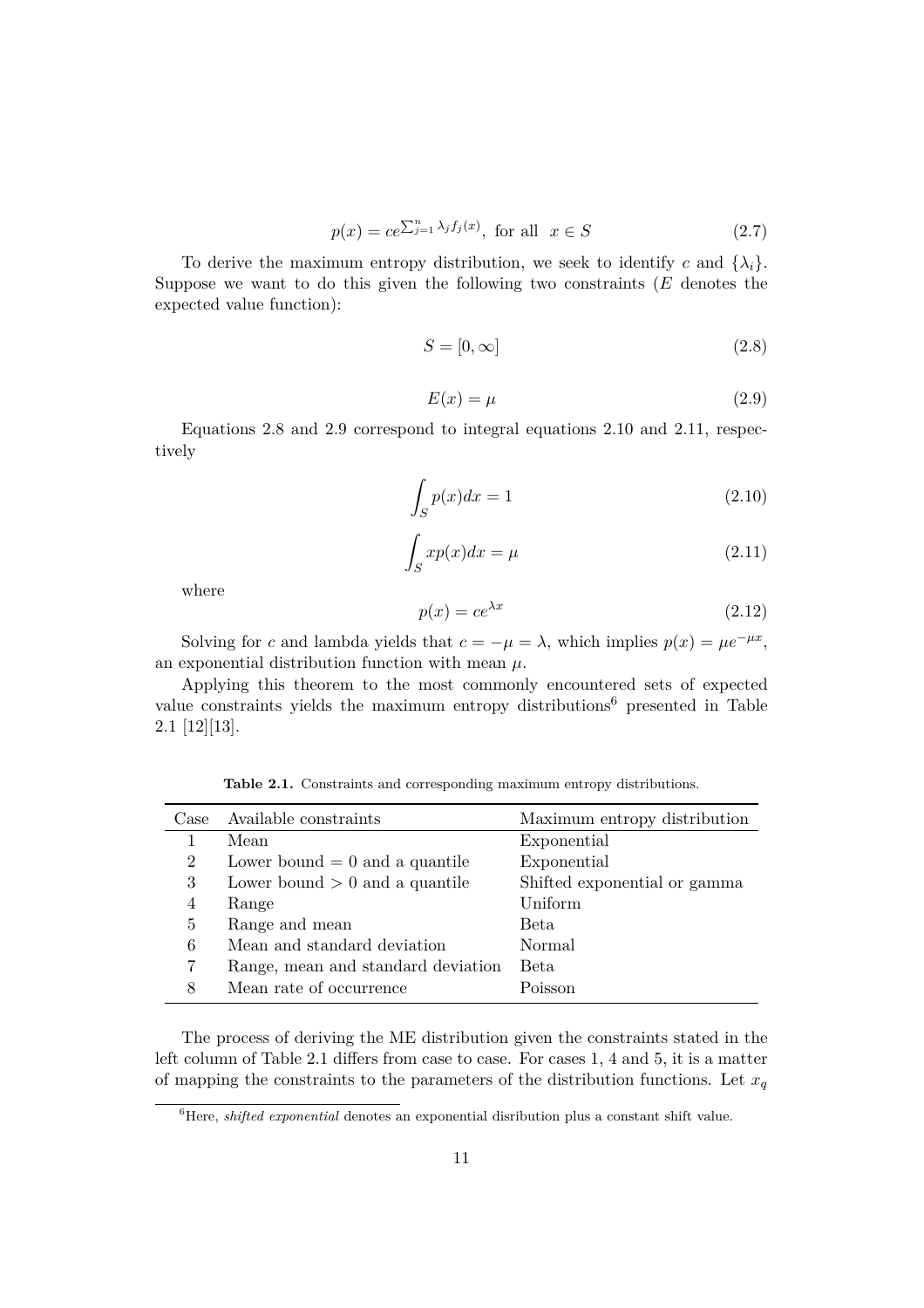be the estimate of the known quantile. In cases 2 and 3 the mean parameter of the exponential distribution is calculated as  $\mu = \frac{-x_q}{\ln(1-x_q)}$  $\frac{-x_q}{\ln(1-q)}$  [11]. In case 7 there are formulas for deriving the parameters of the beta distribution from the constraints[13]. If, however, we are only given a range and a mean value (case 8), then the standard deviation that maximizes the entropy of the resulting beta distribution is chosen[11].

When using the ME method, one should be aware of the fact that not all classes of distributions contain one that maximizes the entropy for a given set of constraints. For instance, the class of continuous distributions on  $\mathbb R$  with mean equal to zero contains members with arbitrarily high entropy, and is thus an example of a class where no member has maximal entropy. This is illustrated in Figure 2.2, where *sigma* denotes the  $\sigma$  parameter of the normal distribution.



**Figure 2.2.** Entropy of Normal $(1,\sigma)$  where  $1 \leq \sigma \leq 500$ .

As with all methods for dealing with the issue of lack of information the MEM does not give you more information than you supplied. As Conrad [8] points out, we cannot assume that a coin is fair just because our knowledge about it is limited. Thus the ME distribution should be carefully studied to see if additional constraints become apparent. If this is the case, they should be added to the list of constraints and the process repeated to verify them. Used in this way, the method can be valuable for eliciting information from the assessor which may not be evident initially.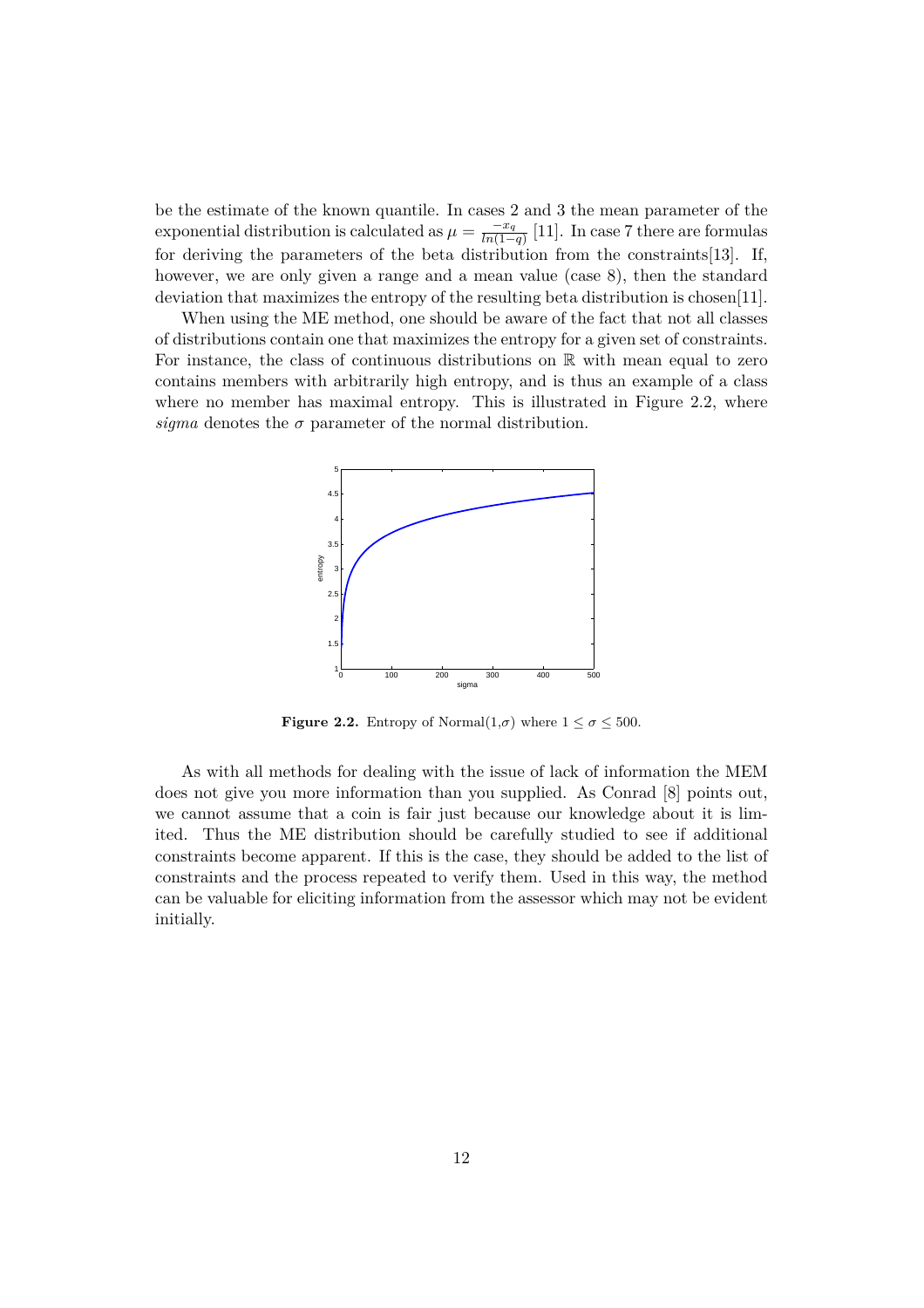### Chapter 3

# Assessing the approximation

When we have arrived at a distribution, using one or several of the methods mentioned in chapter 2, we need to verify that the function adheres to the observations and to any additional knowledge that the assessor might possess but did not already include during the approximation process. While different types of verification schemes are available for different approximation methods, some approaches are common to all methods.

### **3.1 Using hypothesis testing**

If we want to verify the precision (also known as goodness) of a parametric approximation (also called a fit), we can employ methods based on so called goodness-of-fit (GoF) statistics. These are functions that, in some measure, calculate the distance between the empirical distribution and the hypothesized parametric DF. The result, in the form of a yes or no answer given at a specific significance level. This is achieved by formulating a statistical hypothesis test, where the null hypothesis states that the observed data can be assumed to be drawn from the given distribution. The three test statistics that are most popular today are  $\chi^2$ , Kolmogorov-Smirnov and Anderson-Darling.

The  $\chi^2$  test statistic measures the same value that the  $\chi^2$  parameter estimation technique seeks to minimize - the sum of the square residuals of the sample. This is an intuitive test which is easy to understand graphically. Among the disadvantages of this statistic is that it relies on a histogram approximation of the empirical DF, with the sensitivity to the binning parameters and sample size that this entails.

The Kolmogorov-Smirnov (K-S) test statistic is even simpler to grasp, it is simply the maximum distance between the ECDF (calculated as  $\{n(i)/N\}$  where  $n(i)$  is the n:th order statistic and N is the sample size) and the hypothesized distribution. Perhaps the main advantage of the K-S test statistic is that it remains relatively reliable even when the sample size is small, since it does not require the construction of a histogram from the observed data. Because K-S measures the maximum distance between the hypothesized CDF and the ECDF, it is not very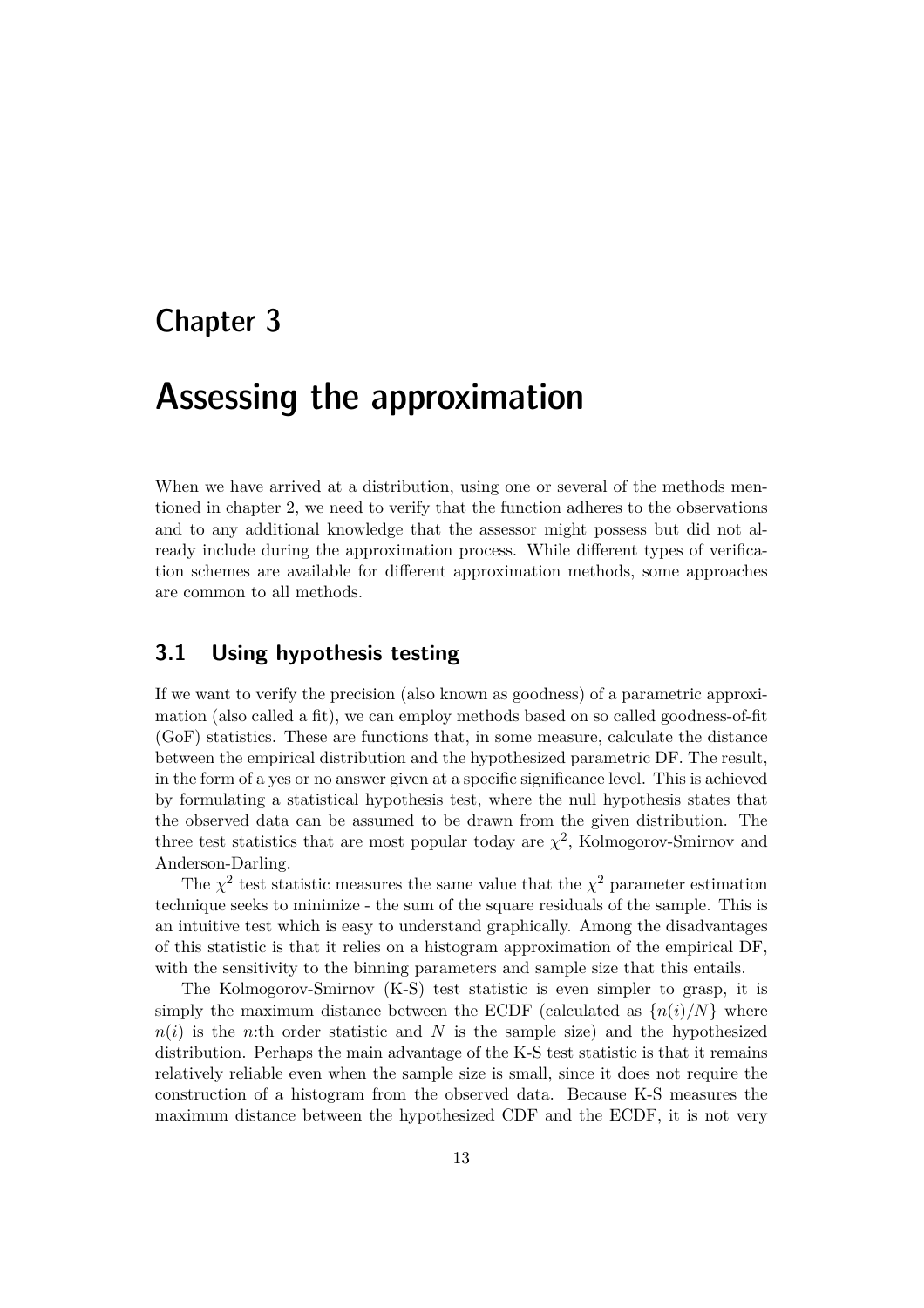sensitive to discrepancies in the tails. The Anderson-Darling (A-D) test statistic is a modified version of the K-S statistic, tweaked to give a better assessment of the fit in the tails of the distribution. If we let  $N$  denote the sample size, the A-D statistic is calculated as

$$
A^2 = -N - S \tag{3.1}
$$

where

$$
S = \sum_{i=1}^{N} \frac{2i-1}{N} [log_e(F(Y_i)) + log_e(1 - F(Y_{N+1-i}))]
$$
\n(3.2)

A disadvantage of A-D is that, to give a good result, it needs to be modified<sup>1</sup> for each family of distributions and also for different sample sizes.

#### **3.2 Using entropy**

A common way of utilizing GoF tests based on test statistics is to rank distributions found by parameter estimation techniques by the lowest significance level at which the distribution passes the test. This assumes that the results of these tests are directly comparable and ignores the fact that the tests often have non-overlapping conditions under which they break down. At a certain sample size, K-S might give an accurate result, while  $\chi^2$  might give a very rough approximation of the actual fit. This can produce a very misleading ranking and thus lead to the choice of the wrong distribution. Another approach, which has recently gained popularity, is to estimate the fit by comparing the entropy of the hypothesized distribution with the empirical entropy, calculated from the EPDF. Since the entropy of a DF is only dependent on its shape and not on its location, it is very important to combine this approach with a visual inspection of the compared DFs.

To obtain an estimate of the empirical entropy we need to use one of the available methods for calculating the EPDF. Each of these methods has its specific drawbacks, but they all have a tendency to misestimate the tails of a distribution.

Table 3.1 on page 16 compares the true entropy of a few common distributions, calculated analytically, to their approximations (based on a KDE of the density function) and lists the relative error (calculated as analytic entropy divided by absolute error) for each of these. The entropy estimates which correspond to unbounded distributions are about 10 times more precise than those for unbounded distributions. The estimates corresponding to bounded distributions converge monotonously with an increasing sample size. The theoretical motivation for this is that unbounded distributions or, more accurately, distributions with long tails are hard to approximate accurately using sample-based density estimation methods. The tails are regions where, by definition, the frequency is small. Thus the amount of information about the PDF in these regions is small. This means that even with a very large number

 $^{1}$ http://www.itl.nist.gov/div898/handbook/eda/section3/eda35e.htm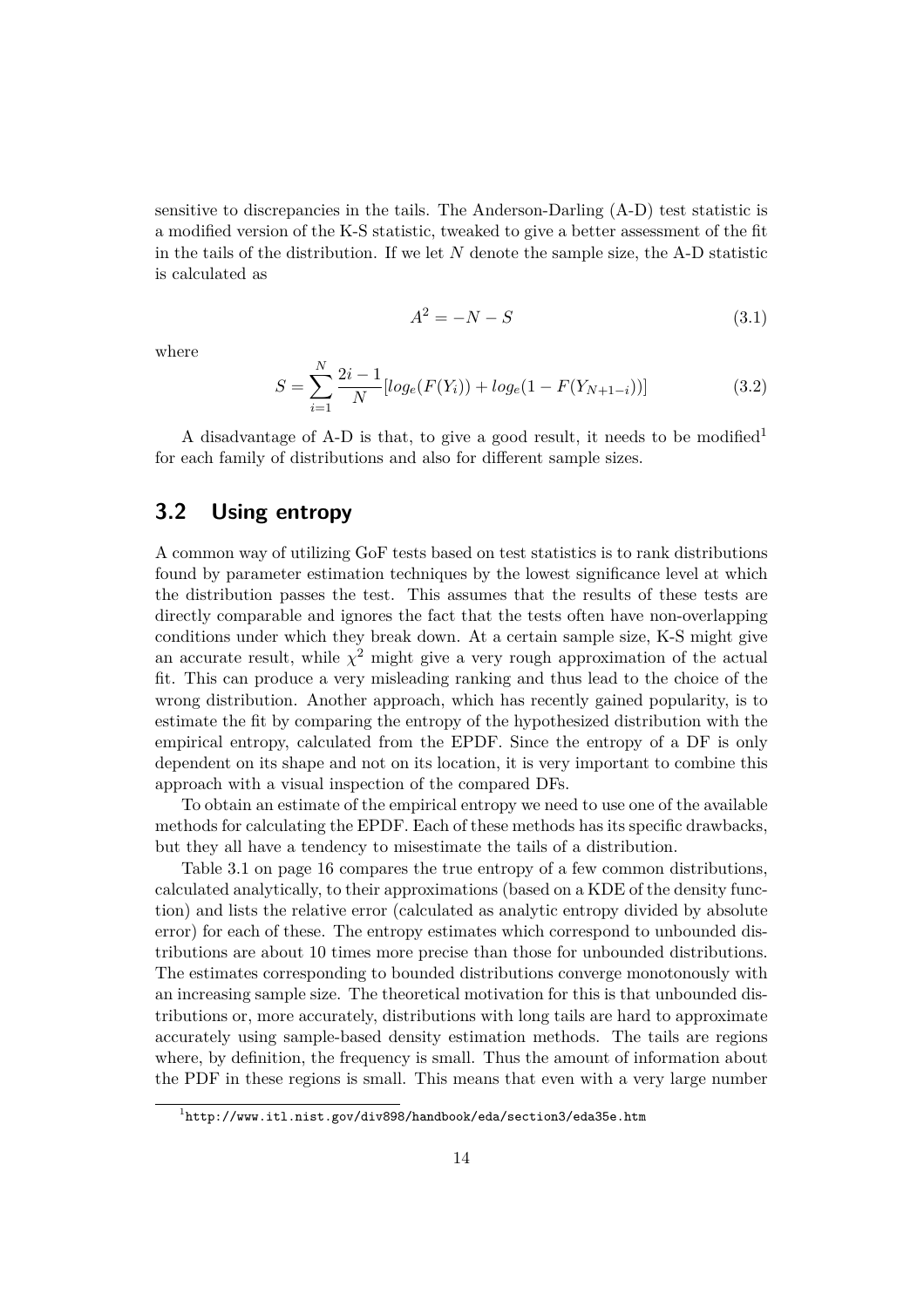

Figure 3.1. Convergence properties of two empirical entropy estimation methods.

of samples the contribution to the shape of the tails is insufficient to render a good entropy estimate.

For samples drawn from distributions with a high spread (e.g. normal distributions with  $\sigma \gg 1$ , empirical density estimation methods underestimate the tails, and thus the empirical entropy is biased downward. When the sample comes from a distribution with a very small spread (e.g. normal distributions with  $\sigma \lll 1$ ) the tails are overestimated and thus the resulting empirical entropy is biased upward. This can be seen in Figure 4.1, which also indicates that the two compared entropy estimations methods have similar convergence properties.

A possible solution to the problem of estimating the empirical entropy of unbounded distributions is to work with a restriction of function to a bounded subset of its support. This way, at least the entropy of the restricted function could be calculated precisely.

In Table 4.1, MC refers to Monte Carlo simple random sampling and LH to Latin Hypercube sampling.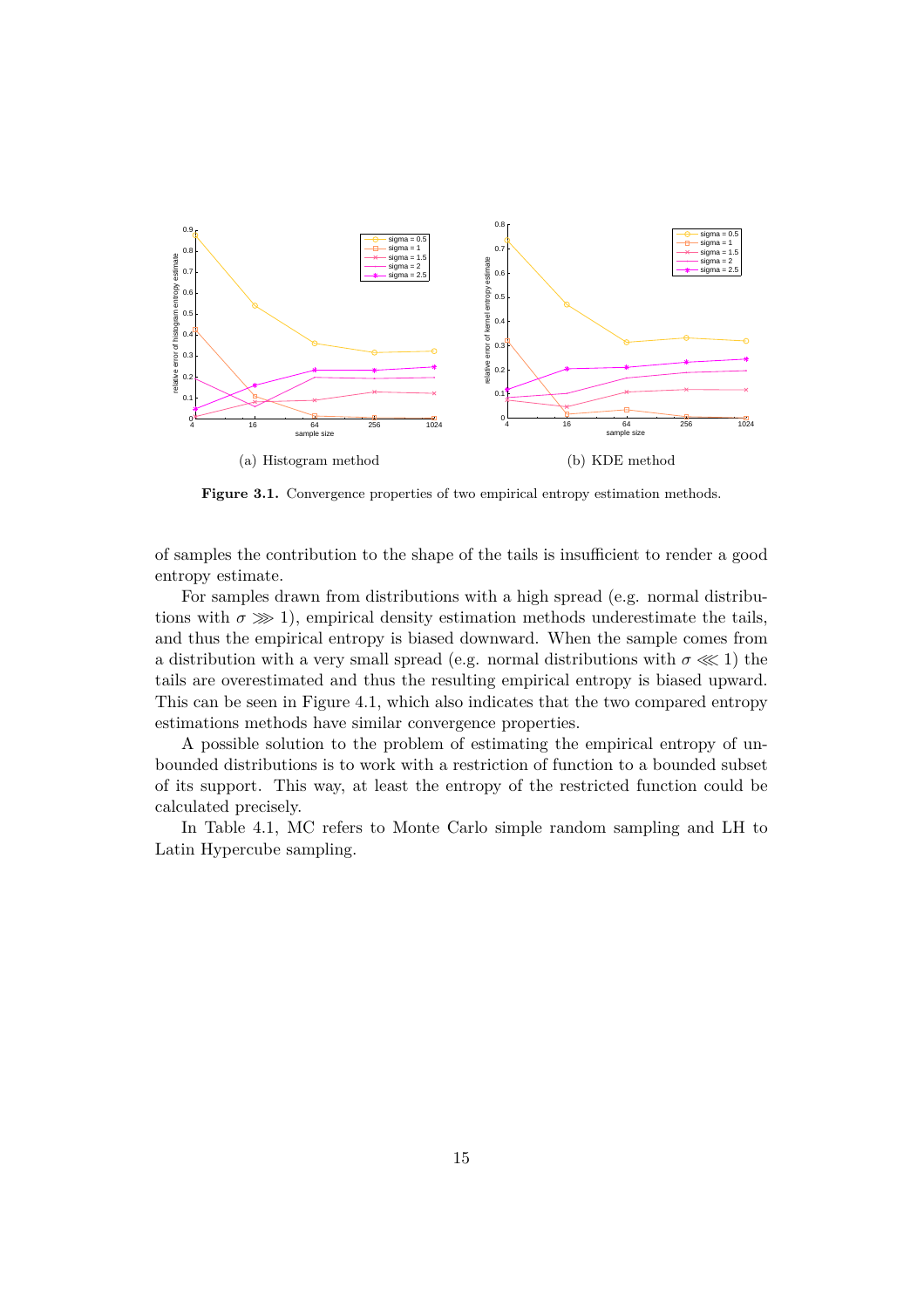| Sampling                   | Distribution           | Sample | Entropy      |             |         |
|----------------------------|------------------------|--------|--------------|-------------|---------|
|                            |                        |        | (Analytical) | (Numerical) | (Error) |
| MC                         | Normal(1,1)            | 10     | 1.4189       | 1.3015      | 0.0827  |
| MC                         | Normal(1,1)            | 100    | 1.4189       | 1.3706      | 0.0340  |
| MC                         | Normal(1,1)            | 1000   | 1.4189       | 1.3812      | 0.0266  |
| MC                         | Normal(1,2)            | 10     | 1.7655       | 1.8182      | 0.0298  |
| MC                         | Normal(1,2)            | 100    | 1.7655       | 2.0546      | 0.1637  |
| MC                         | Normal(1,2)            | 1000   | 1.7655       | 2.1092      | 0.1947  |
| MC                         | Normal(1,5)            | 10     | 2.2237       | 2.7934      | 0.2562  |
| MC                         | Normal(1,5)            | 100    | 2.2237       | 2.9058      | 0.3067  |
| MC                         | Normal(1,5)            | 1000   | 2.2237       | 3.0286      | 0.3620  |
| LH                         | Normal(1,1)            | 10     | 1.4189       | 1.1094      | 0.2181  |
| LH                         | Normal(1,1)            | 100    | 1.4189       | 1.3753      | 0.0307  |
| LH                         | Normal(1,1)            | 1000   | 1.4189       | 1.4311      | 0.0086  |
| LH                         | Normal(1,2)            | 10     | 1.7655       | 1.8175      | 0.0295  |
| $\mathop{\rm LH}\nolimits$ | Normal(1,2)            | 100    | 1.7655       | 1.9777      | 0.1202  |
| LH                         | Normal(1,2)            | 1000   | 1.7655       | 2.0676      | 0.1712  |
| LH                         | Normal(1,5)            | 10     | 2.2237       | 2.9931      | 0.3460  |
| LH                         | Normal(1,5)            | 100    | 2.2237       | 2.9590      | 0.3307  |
| LH                         | Normal(1,5)            | 1000   | 2.2237       | 3.0569      | 0.3747  |
| MC                         | $\text{Triang}(0,2,4)$ | 10     | 1.1931       | 0.9489      | 0.2047  |
| MC                         | Triang(0,2,4)          | 100    | 1.1931       | 1.1059      | 0.0731  |
| MC                         | Triang(0,2,4)          | 1000   | 1.1931       | 1.2057      | 0.0110  |
| MC                         | Triang(0,6,12)         | 10     | 2.2918       | 2.6420      | 0.1528  |
| MC                         | Triang(0,6,12)         | 100    | 2.2918       | 2.2045      | 0.0381  |
| MC                         | Triang(0,6,12)         | 1000   | 2.2918       | 2.3043      | 0.0055  |
| MC                         | Uniform $(0,10)$       | 10     | 2.3979       | 2.5883      | 0.0794  |
| MC                         | Uniform $(0,10)$       | 100    | 2.3979       | 2.4297      | 0.0133  |
| MC                         | Uniform $(0,10)$       | 1000   | 2.3979       | 2.3879      | 0.0042  |

**Table 3.1.** Accuracy of a KDE based numerical entropy approximation.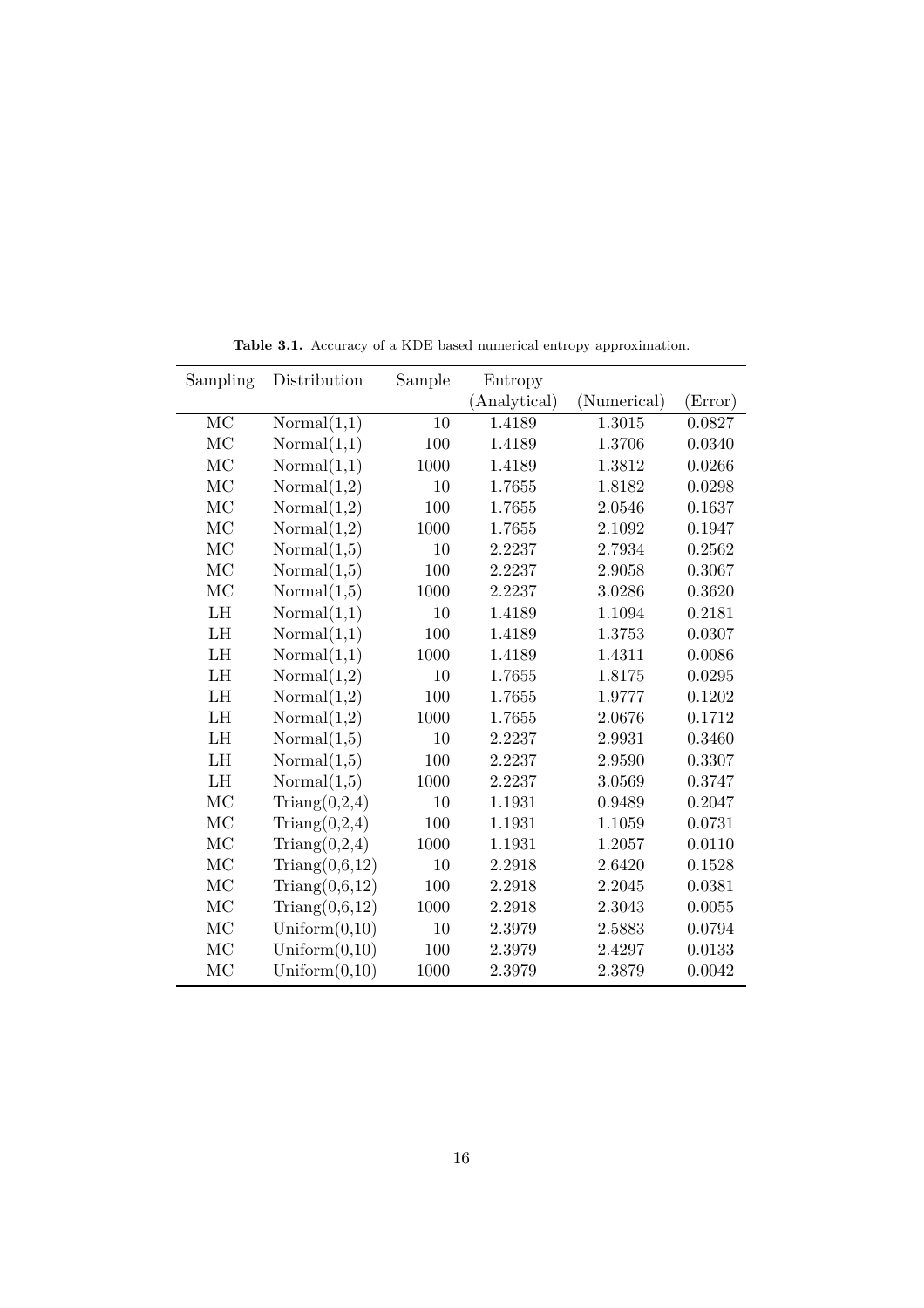Part II

Application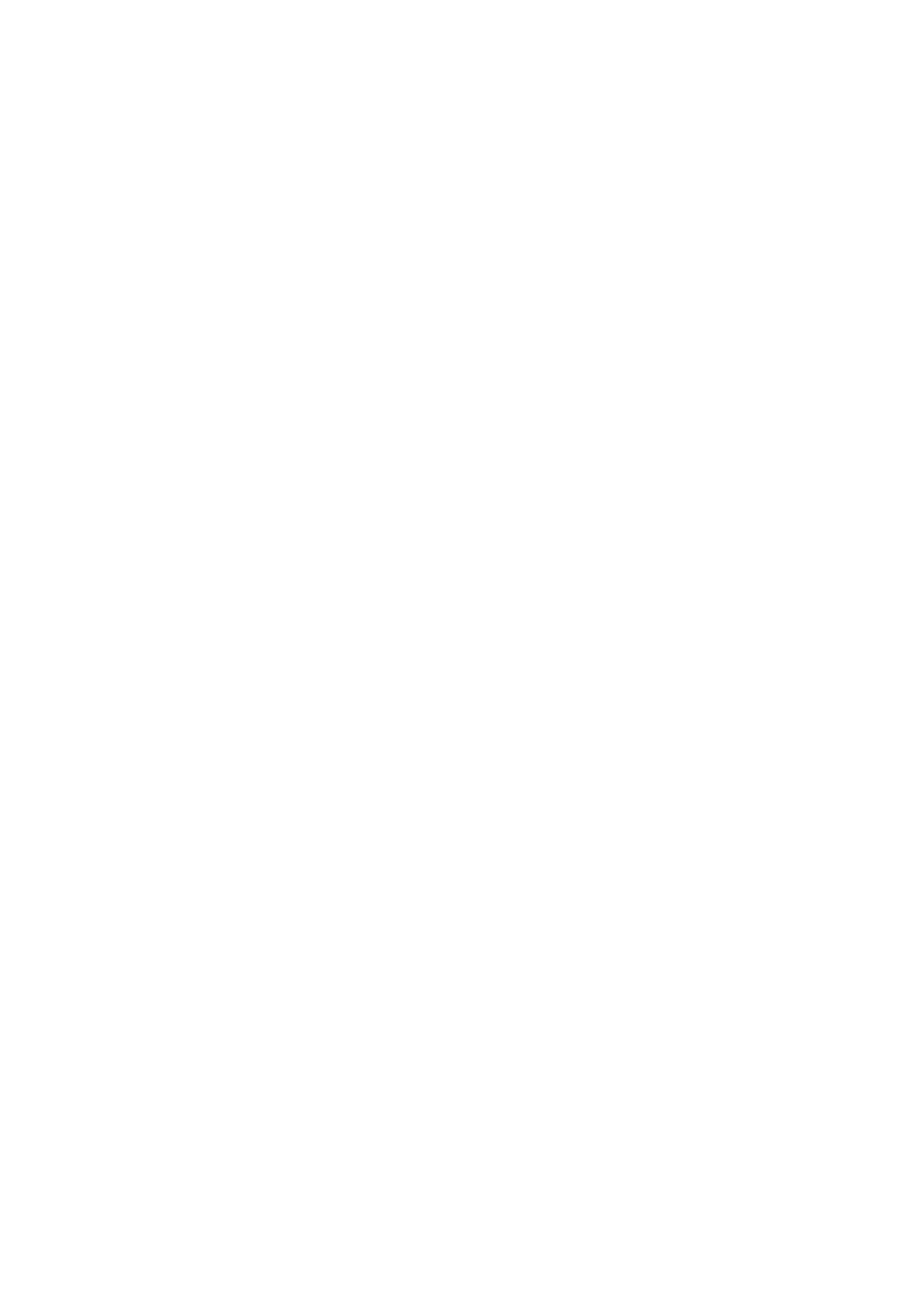### Chapter 4

# Case study

To evaluate the methods presented in this work, a number of parameter sample  $\text{collections}$  (landscape model parameters used in simulations at  $\angle$ KB<sup>1</sup>) used in investigations at Facilia™were studied to deduce which methods were most relevant. As is common in the area of environmental risk assessment, where sample collection is expensive, the number of available data points per parameter was low. If a few extreme cases are ignored (sample sizes of over 100 and less than three) the average number of samples is about nine. As explained in section 2.2, this is not enough for a reliable parametric estimate of the underlying density (at least not unless there is prior knowledge about the distribution of the variable), so for most of the studied parameters the ME method had to be used.

Below follow three examples of variables that are typical input parameters in environmental risk assessment models, and a recommended process for the derivation of probability distributions to represent them.

### **4.1 Example 1**

The suspended particle concentration in water is an example of a variable for which it is easy to obtain many samples. In this particular case 40 data points are available, which is enough to obtain a fair MLE, assuming that the samples are representative of the variable.

Knowledge of the variable also indicates that the assumption that the variable has a log-normal distribution, and that its theoretical minimum is zero. This information is useful to rule out distribution families that fail to match the theoretical characteristics (e.g. non-negativity) of the variable, but cannot be rejected using GoF tests.

Table 4.1 contains the 40 available sample values. Table 4.2 contains estimates, derived using the maximum likelihood method, for the parameters of a set of distribution functions commonly encountered in risk assessment. Also included in the latter table are the K-S statistics corresponding to each applicable distribution.

 $\frac{1}{1}$ http://www.skb.se/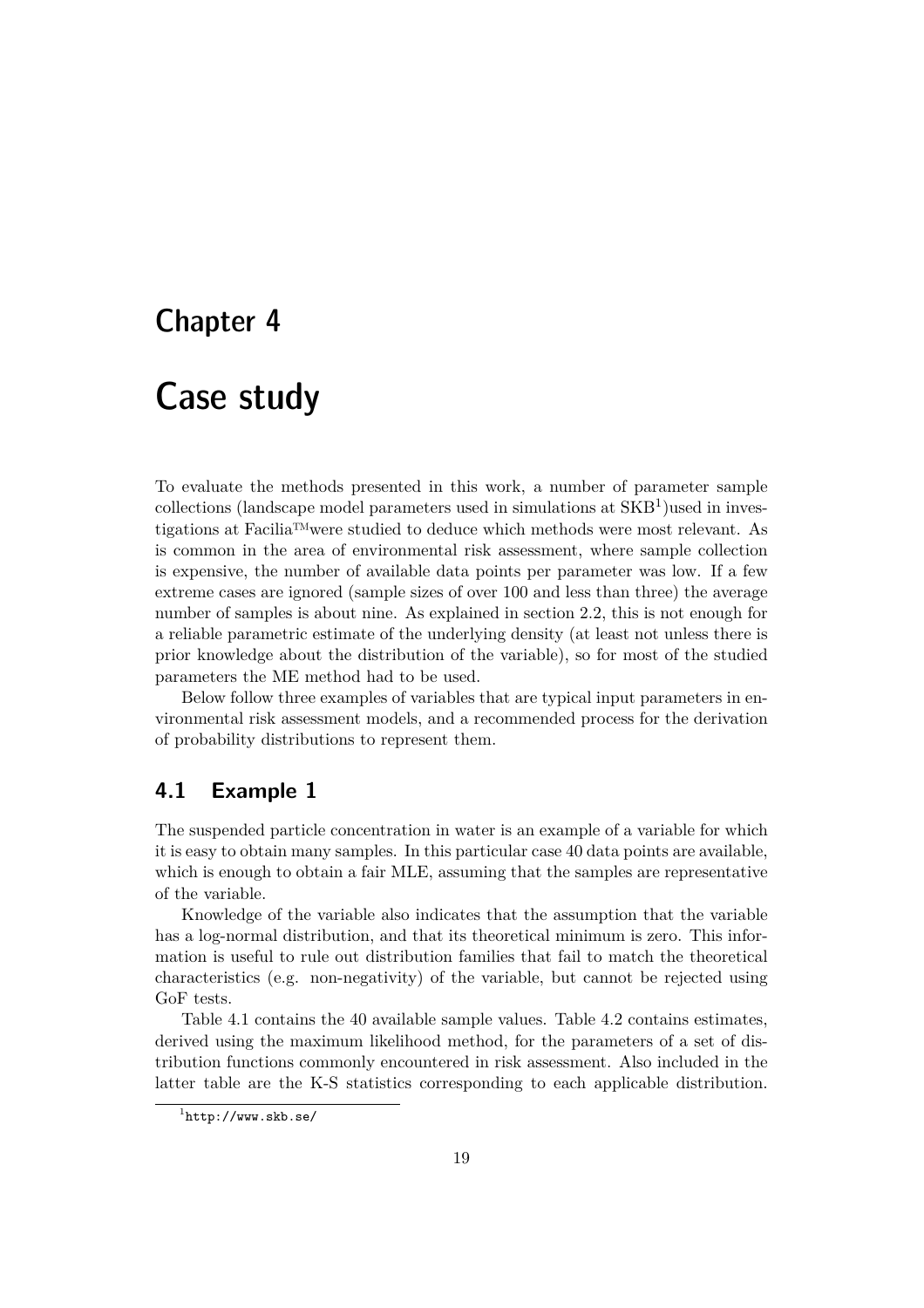**Table 4.1.** Sample for Example 1, suspended particle concentration in water.

| $0.314$ $0.261$ $0.318$ $0.350$ $0.143$ $0.140$ $0.162$ $0.159$ |  |  |  |
|-----------------------------------------------------------------|--|--|--|
| 0.331 0.504 0.286 0.218 0.215 0.174 0.368 0.321                 |  |  |  |
| 0.395 0.308 0.545 0.187 0.198 0.193 0.177 0.257                 |  |  |  |
| $0.442$ $0.345$ $0.219$ $0.405$ $0.255$ $0.286$ $0.203$ $0.282$ |  |  |  |
| $0.288$ $0.229$ $0.267$ $0.218$ $0.200$ $0.521$ $0.130$ $0.216$ |  |  |  |

The results have been ranked by these statistics (distributions for which the null hypothesis was rejected at significance level  $0.05$  are marked  $N/A$ ), and their order indicates that a reasonable choice of a distribution function for this example is a Log-Normal $(0.271, 0.107)^2$ . Because our prior assumption regarding the disribution of the particle concentration was that it was log-normal, and given that its K-S statistic is low and visual fit closely matches the relative histogram we can safely choose this distribution to model our variable.

**Table 4.2.** Distributions and statistics for Example 1.

| Distribution                  |     | Rank K-S Statistic |
|-------------------------------|-----|--------------------|
| Beta(5.369, 14.029)           | 5   | 0.1213             |
| Exponential                   | N/A | N/A                |
| Extreme $Value(0.222, 0.082)$ | 2   | 0.0724             |
| Gamma(7.7159, 0.0357)         | 4   | 0.1143             |
| $Log-Normal(0.2711, 0.1070)$  | 1   | 0.0694             |
| Normal(0.259, 0.094)          | 6   | 0.1310             |
| Uniform $(0.13, 0.545)$       | N/A | N/A                |
| Weibull $(0.310, 2.815)$      | 3   | 0.0840             |

In figure 4.1, the distributions presented in table 4.2 are plotted against a frequency histogram approximation of the data set in table 4.1.

<sup>&</sup>lt;sup>2</sup>Log-Normal with  $\mu = 0.271$ ,  $\sigma = 0.107$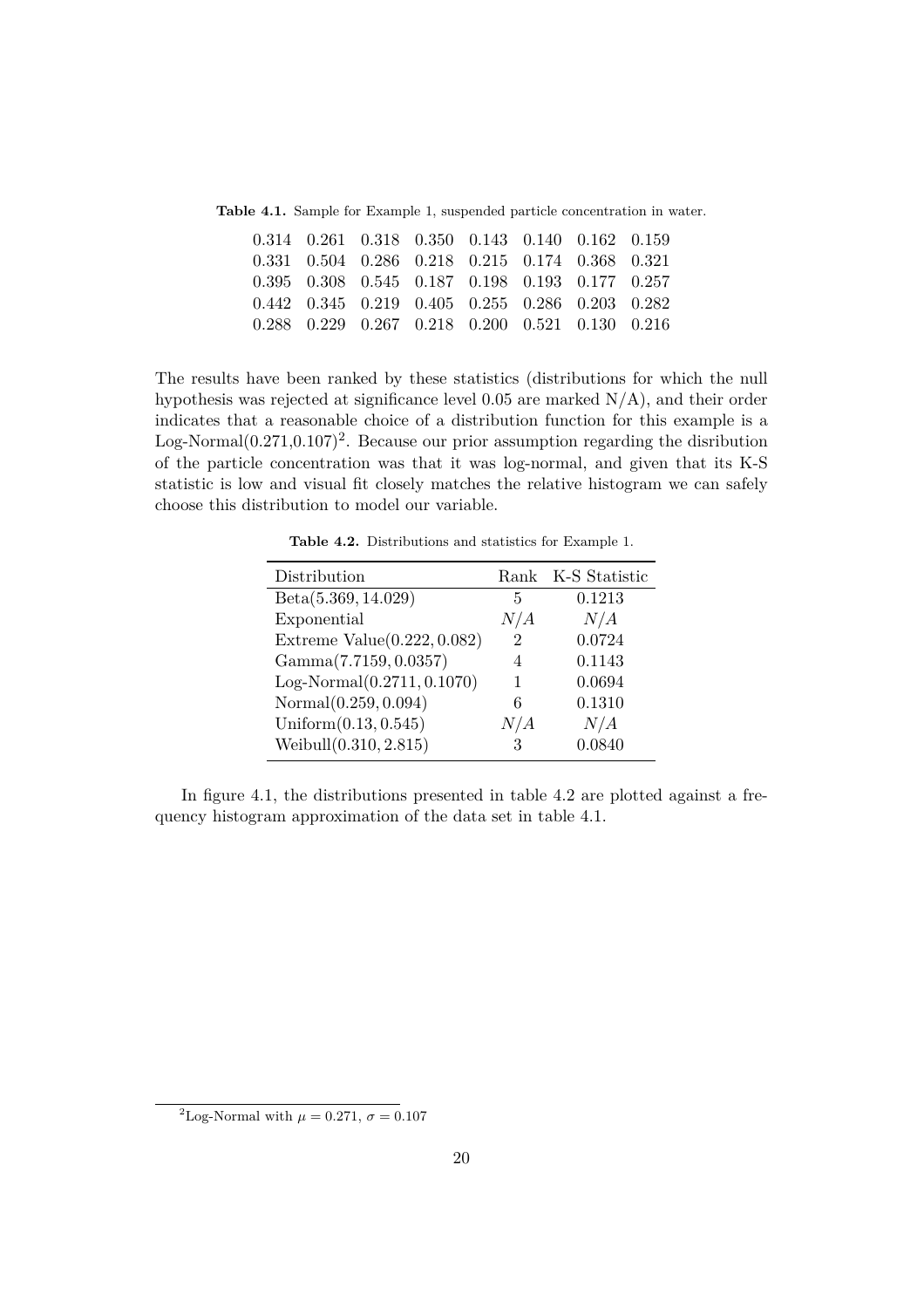

**Figure 4.1.** Distributions fitted to sample in Table 4.1.

### **4.2 Example 2**

The porosity of a layer of sediment is harder to sample than the aforementioned concentration and thus the number of available data samples is usually smaller for this type of variable. Also, since it is a property of a solid material, its probability density has a greater tendency of being a composite of a number of different densities, each corresponding to the material making up the different slices of the sediment layer. This has dire consequences for the quality of a parametric fit made based on the data, since the total density will be multimodal (one mode per slice), which is clearly visible in Figure 4.2.

In this example, the number of data samples is  $14 - a$  combination of two data sets each containing seven samples (see Table 4.3). To properly interpret this, the assessor needs to decide whether the modelled variable has other component densities which were omitted during sampling.

If this is the case, then by looking at the relative frequency histogram plot in Figure 4.2 we can see that a reasonable density assignment for this variable would have two modes and a nonzero density in between these. This function can be represented in several ways, one of them is a KDE truncated at the minimum and maximum observed or theoretical values. If we have reason to consider that the density in between the modes has similar characteristics to the density around the two observed modes a better choice is to assign a uniform distribution with minimum and maximum parameters derived from the observations.

If, however, the assessor has firm grounds to believe that the true density lack any modes other than the observed ones, we could assign an empirical density estimate based on the histogram, to ensure that simulations based on the distribution stay true to the observed data.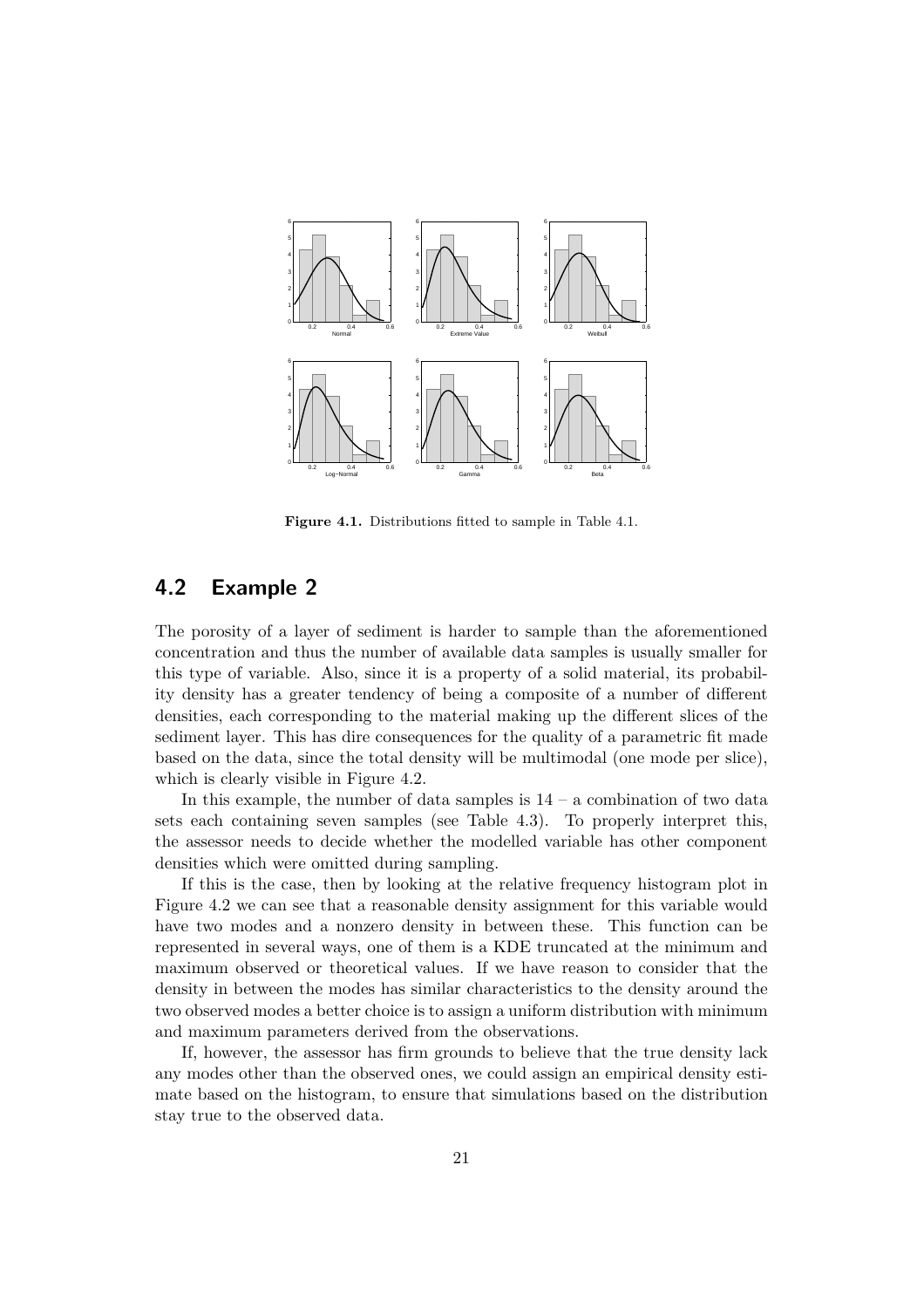

**Figure 4.2.** Histogram of porosity.

**Table 4.3.** Sample for Example 2, porosity of a layer of sediment.

| Data set Observed values |  |  |                                                         |  |  |  |
|--------------------------|--|--|---------------------------------------------------------|--|--|--|
|                          |  |  | $0.222$ $0.183$ $0.163$ $0.170$ $0.207$ $0.166$ $0.140$ |  |  |  |
|                          |  |  | $0.550$ $0.650$ $0.600$ $0.550$ $0.600$ $0.600$ $0.600$ |  |  |  |

### **4.3 Example 3**

When we are trying to model a variable based on even fewer data samples empirical density estimates become unreliable and a better method for choosing a function to represent the data is the ME method. Since the input for this method is not a data sample but rather a set of statistics we first need to discern which statistics we think we can derive from the available data set. Using the definitions of each statistic we could, of course, simply plug in our data to obtain any statistic, but this would imply that we believe that the data set is representative of the true underlying statistic, which is seldom the case for such small data samples.

Table 4.4. Sample for Example 3, biomass of an animal species for a given area.

0.55 0.00019 0.00235 0.01793

In this example, the values in Table 4.4 constitute our data set (the annual biomass productivity of an animal, such as the number of kilograms of elk per square kilometer per year). Our prior assumptions include that our data seems to fairly represent the mean value but not necessarily the range and standard deviation of the variable, and that its theoretical minimum is zero. Since there is no assumed upper limit we set this to infinity and applying the theorem presented in section 2.3 we get that the maximum entropy distribution given our constraints is an exponential distribution with mean equal to the observed mean, approximately 0.143.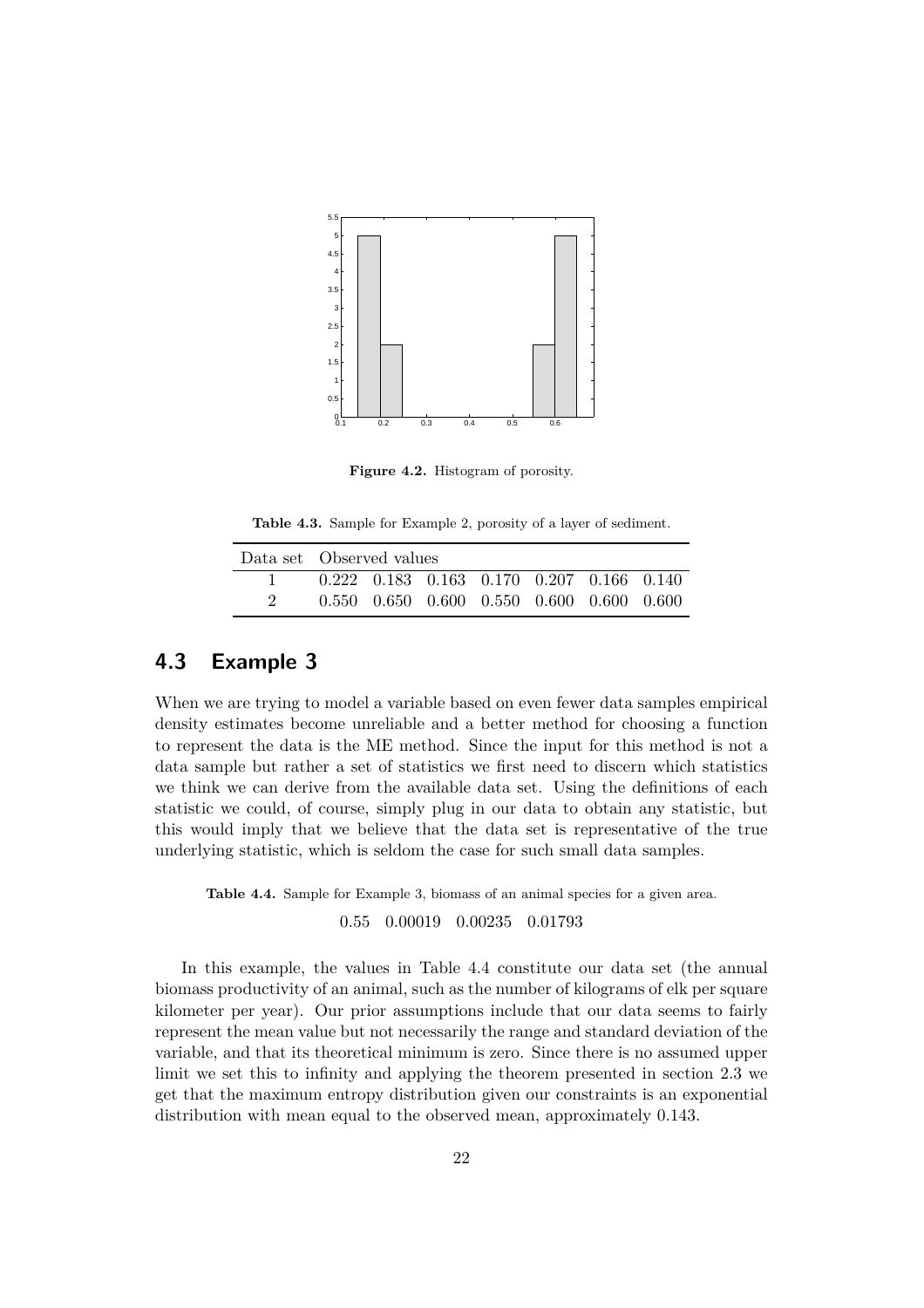Applying the K-S GoF test to this example gives us a p-value (observed signifiance value) of 0.046, which means that our hypothesis that the sample came from an Exponential $(0.143)$  should be rejected at the 95 % significance level (a p-value greater than 0.05 is required for us not to reject it). However, considering the small sample size, we could choose to ignore this result.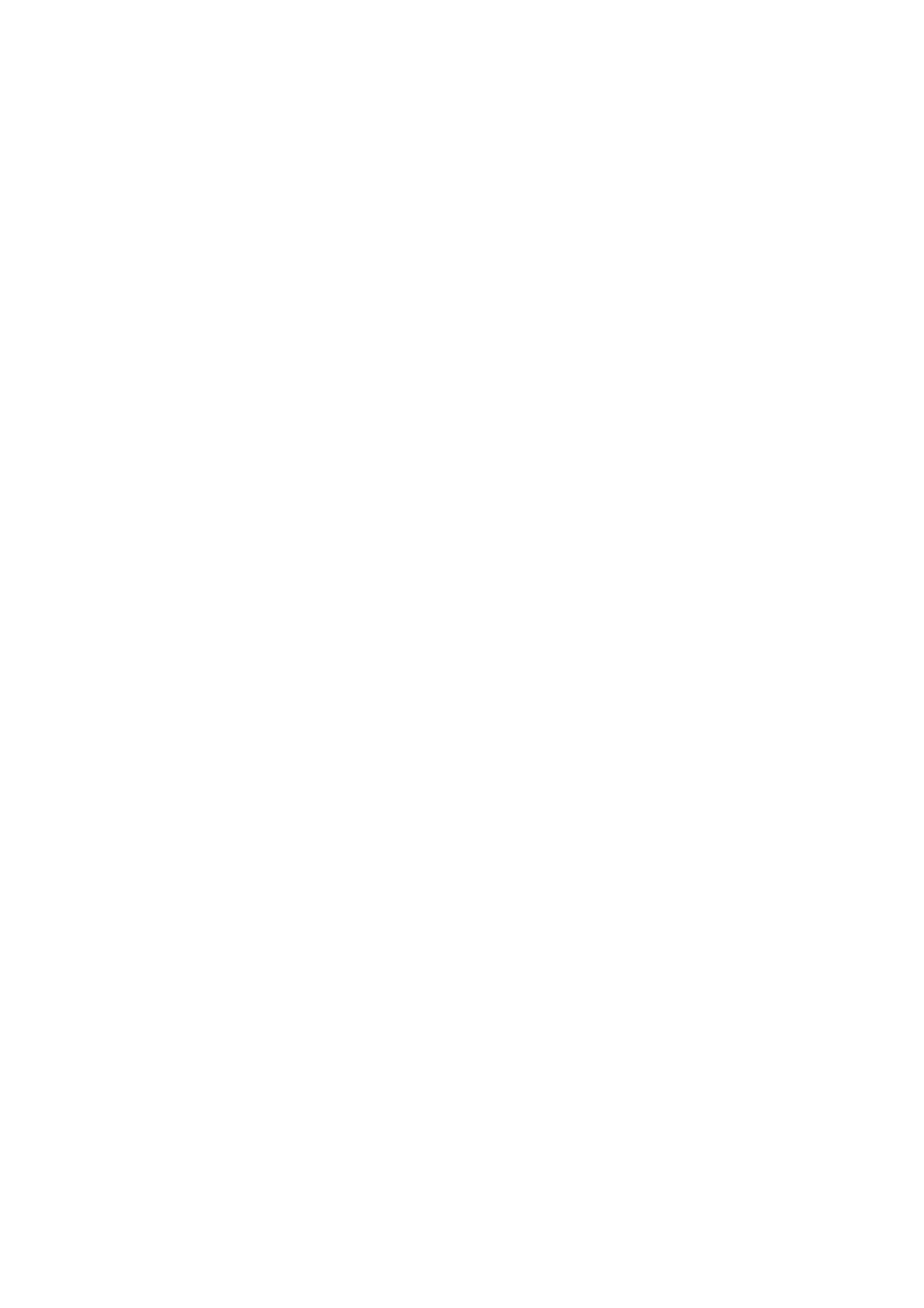### Chapter 5

## The software tool

A part of this work was to develop a software tool to facilitate the use of the above described methods. The choice of computation engine fell on  $MATLAB@<sup>1</sup>$  due to its wide-spread use as an engine and language for mathematical calculations making it common among potential users of the tool. For the graphical user interface, the Swing® API in Java®<sup>2</sup> was chosen over the built-in capabilities of MATLAB, as it was presumed that it would facilitate data exchange between the tool and Excel® (commonly used for storing sample data) and other relevant applications<sup>3</sup> .

The tool consists of a collection of MATLAB scripts and a Java application that calls the scripts in order to perform its calculations. The Statistical Toolbox for MATLAB was used to provide functionality such as MLE parameter estimation and the K-S GoF hypothesis test. The KDE Toolbox for MATLAB was used to provide KDE related functionality.

### **5.1 The user interface**

Illustrated in Figure 5.1, the user interface is divided into four main parts. The top of the screen hosts a series menu items as well as buttons to facilitate access to the most commonly used functionality, such as the creation, saving and opening of files. The menus follow standard graphical user interface conventions to reduce the learning curve.

The center of the screen is empty when a new document is created. When the user performs a fit, this area is filled with a tabbed panel containing the following plots:

• A probability density plot, containing plots of the estimated PDFs. If the user is inspecting a data fit, the plot also contains a relative frequency histogram and a KDE plot.

<sup>1</sup>http://www.mathworks.com

<sup>2</sup>http://java.sun.com

<sup>3</sup>Using copy/paste and libraries such as POI (http://jakarta.apache.org/poi).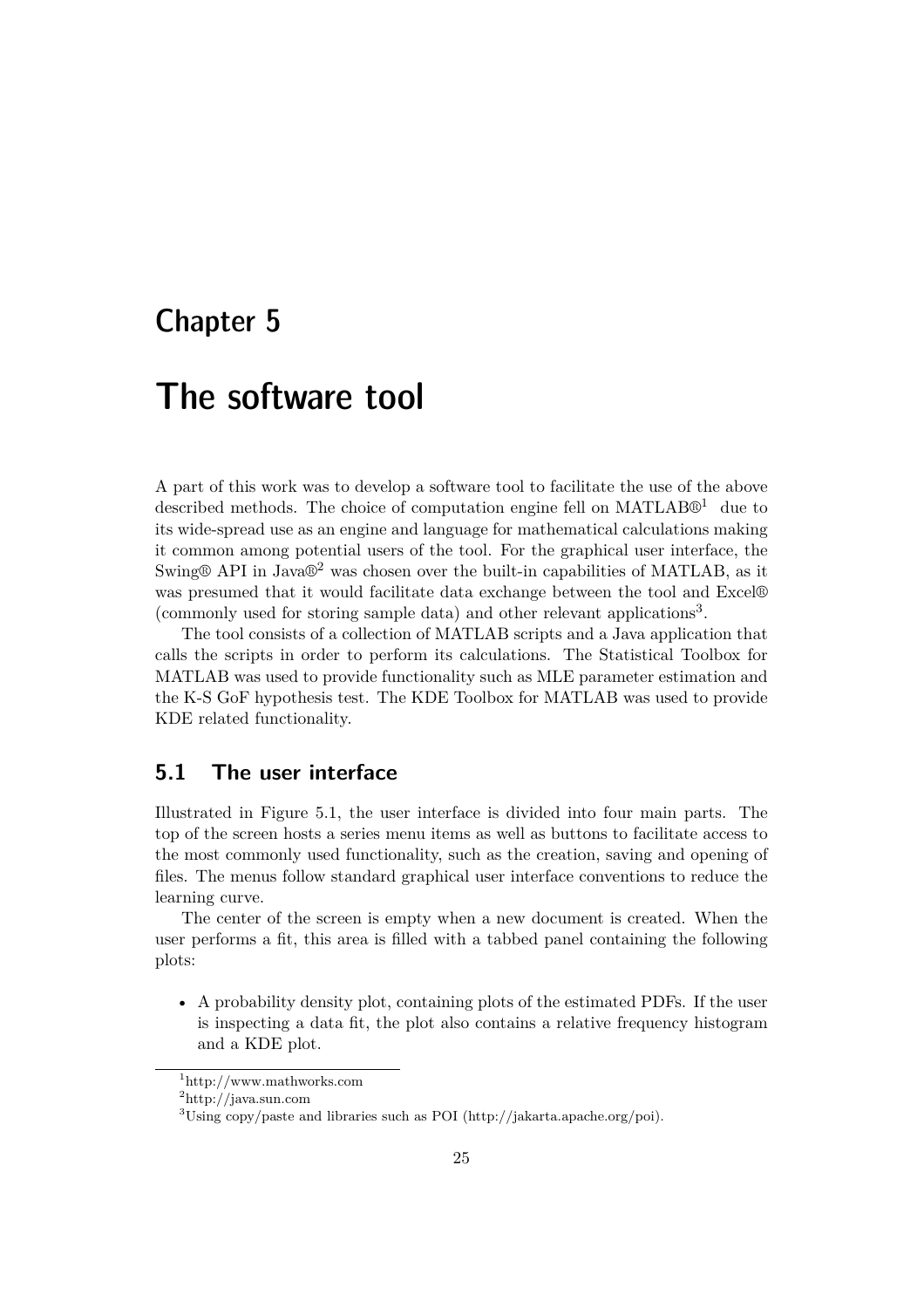- A cumulative density plot, where the estimates CDFs are plotted against the ECDF.
- A plot of the survival function  $s(x) = 1 p(x)$  for each estimated PDF  $p(x)$ .
- A plot of the hazard function  $h(x) = p(x)/s(x)$  for each estimated PDF.
- A plot of the cumulative hazard function  $H(y) = \int_{-inf}^{y} p(x) dx$ .

To the left of the plot area, two tables inside a tabbed panel provide the possibility of entering and retrieving data. The input and output tables can be used either manually using a keyboard to enter data or using the clipboard to copy/paste or drag and drop data to and from any compatible application, including Excel, OpenOffice and MATLAB. To the right of the plotting area is a column of collapsible panels. The topmost of these is where the user selects the desired fitting method.



**Figure 5.1.** User interface of the ProFit software tool.

- If the *data fit method* is chosen, the panel expands to reveal a panel containing controls for setting the various specifics of the data fit, including the parameter estimation method and the statistic by which the resulting distributions should be ranked. When the user presses the Go button, a new panel is added below, containing a table of those distributions that were compatible with the selected data set, their estimated parameters, entropy and K-S,  $\chi^2$  and A-D test statistics. At this point the center area is also populated with the relevant plots.
- If the *maximum entropy method* is chosen, the top panel in the column expands to make space for a table corresponding to Table 2.1. When the user selects a row in this table, a new panel is added below containing a list of input boxes corresponding to the parameters specified by the constraints specified on this row. The user can either enter the values of these constraints manually or choose (using a check box situated to the right of the input box for the value) to derive the values from the sample currently selected in the data input table.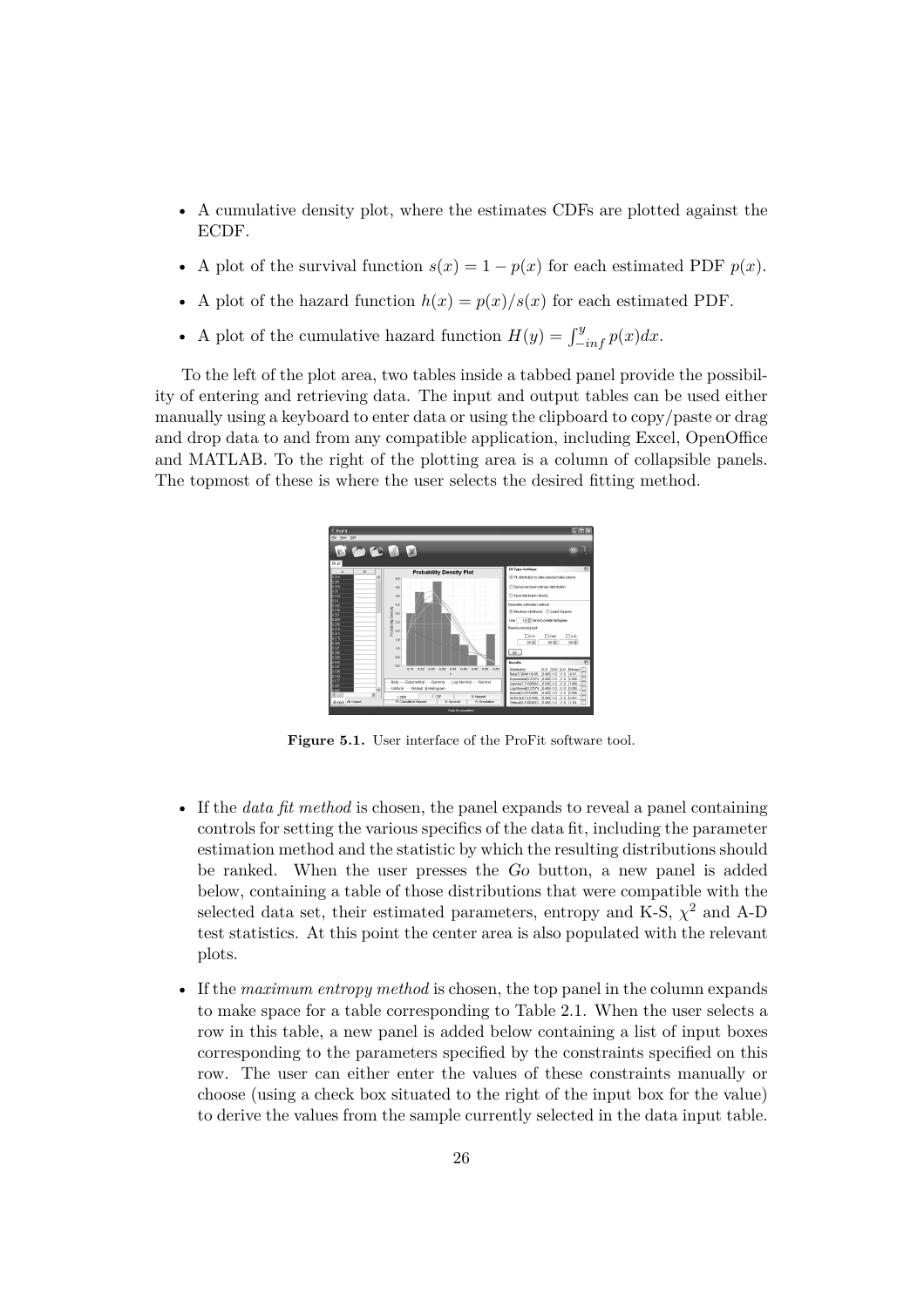• Finally, if the *direct input method* is chosen, the user is presented with a list of all the supported distributions. Upon selecting one of these, a panel containing text input boxes for the parameters of the distribution is added below.

The application was designed with the intention of working in tandem with other applications, as an interface for choosing distributions for simulation or sensitivity analysis. Thus, if the application is started in the correct mode, the menu at the top of the screen also includes a button to accept the currently selected distribution and export this to the host application.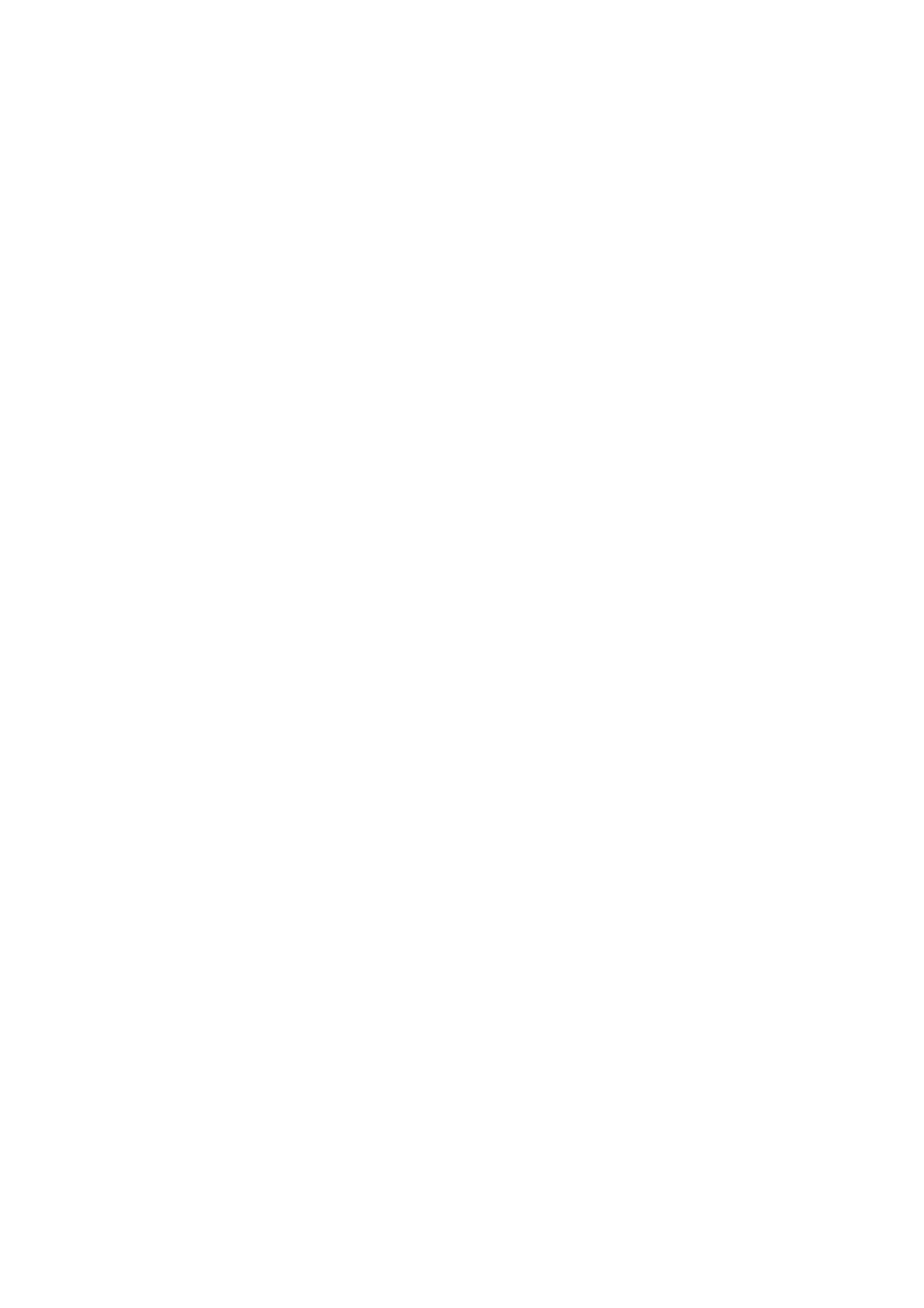### Chapter 6

# **Conclusions**

The process of assigning probability distributions to data is complicated and includes many subtle pitfalls which is why many experts in the field advise that someone with a deep knowledge of statistics should be involved if this is possible. If it is not possible then being cautious and double checking results using graphical plots and against theoretical constraints can help make the process more reliable.

Given a large data sample, well representative of its underlying variable, the task is straight-forward. A parametric fit is first attempted followed by goodness-of-fit tests to discern which DF should be chosen. If no parametric distribution from the candidate set has a sufficiently good fit, a nonparametric distribution is deduced, allowing if not a compact representation of the data, at least the ability to use the modeled variable in probabilistic simulations.

When the sample is smaller the process changes, and becomes more demanding of the assessor. Empirical plots of the data reveal whether there is enough information in the sample to make a reliable parametric fit. If not, a decision needs to be made of what statistics can be deduced from the sample. Using these, the MEM is used to deduce a distribution.

Finally, if the sample is too small for a parametric fit and there is a significant knowledge about a prior distribution for the modeled variable, a Bayesian update can be performed to incorporate the observations into the posterior distribution. Implementing this in the software application would be highly useful in the context of environmetal risk assessment.

Figure 6.1 on page 30 presents a flow chart of the process described in this work. It does not include all the elements of the procedure, but summarizes the most important steps and choices and the flow of data throughout the process.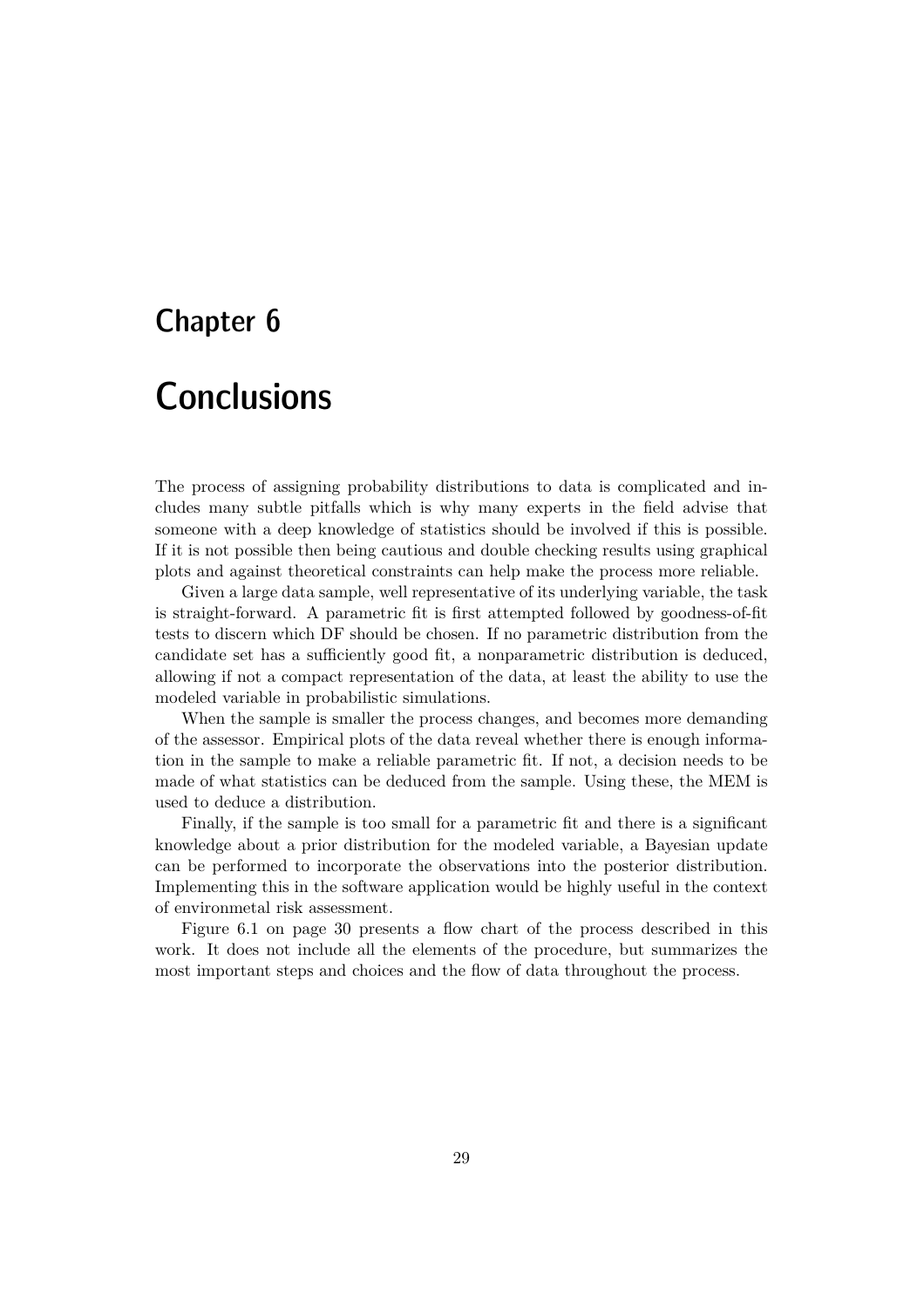

**Figure 6.1.** Flow chart of distribution fitting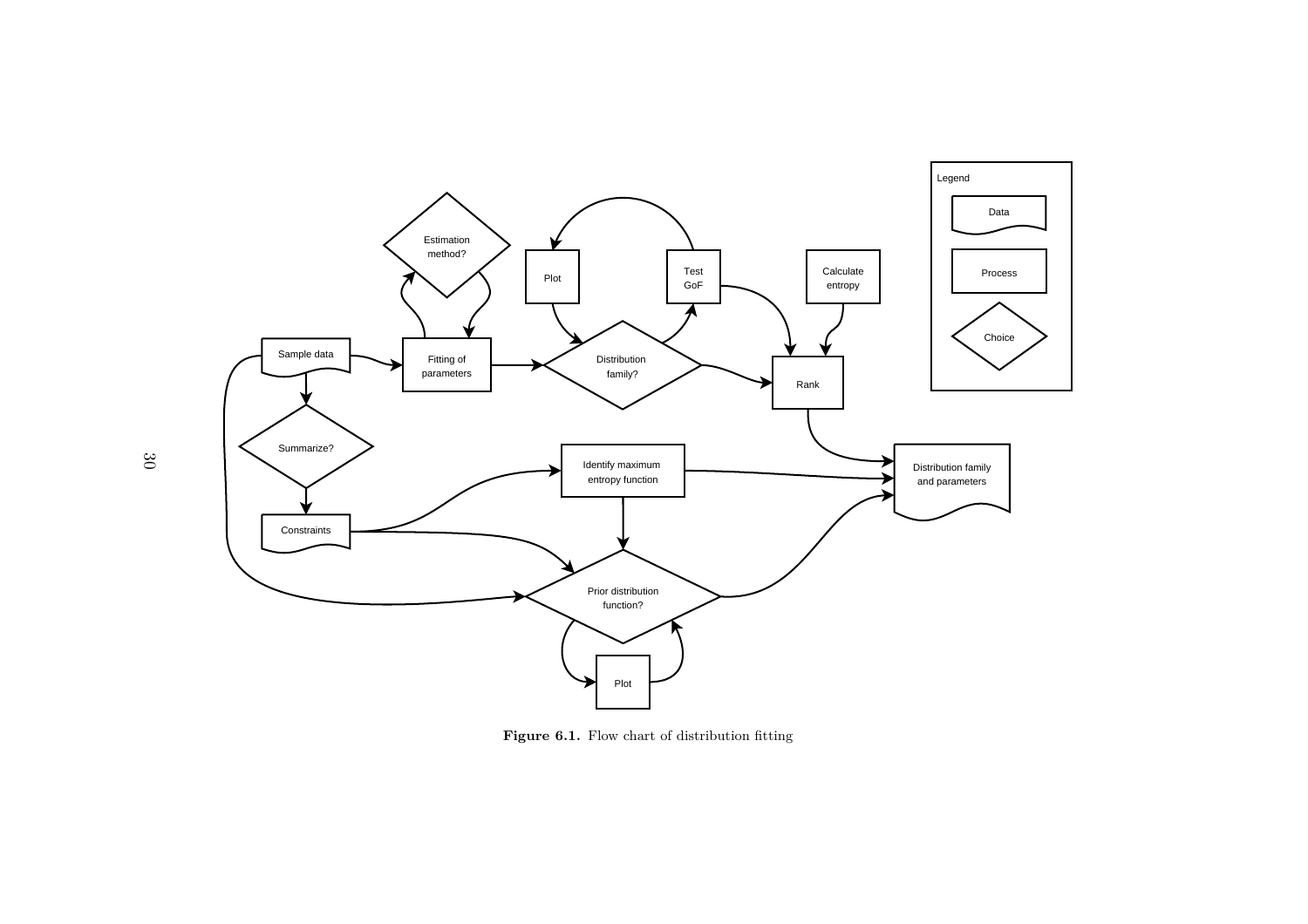# **Dictionary**

**CDF** Cumulative density function  $f(x) = {P(x) \le x}$ .

**Continuous** A mapping which preserves the topological structure of the mapped space.

**Density function** The statistical function that shows how the density of possible observations in a population is distributed. It is the derivative  $f(x)$  of the CDF  $F(x)$ of a random variable, if  $F(x)$  is differentiable. Geometrically,  $f(x)$  is the ordinate of a curve such that  $f(x)dx$  yields the probability that the random variable will assume some value within the range  $dx$  of  $x$ .

**Discrete** piecewise constant.

**ECDF** Empirical cumulative distribution function.

**Empirical** Based on observed data.

**Histogram** A bar chart diagram, first used by A.M. Guerry in 1833 where the bars' heights are equal to the frequency of the value at their centres in the plotted data sample.

**Kernel** In the context of density estimation, a function centered at each data point, corresponding to the bars in a histogram.

**Mode** A value around which a large number of can be observations can be expected. **Model** A mathematical representation of a quantity or set of quantities defined by a function over a parameter space.

**Order statistic** An element of the ordered set of observations.

**PDF** See density function

**Robust** Not overly sensitive to changing conditions.

**Significance level** The probability of making a Type I error, or rejecting the null hypothesis when it is actually true.

**Support** The subset of the domain of a function outside of which the function is equal to zero.

**Skewness** Asymmetry.

**Unimodal** Having one mode.

**Unbiased** An estimator that neither over- nor under-estimates the approximated quantity.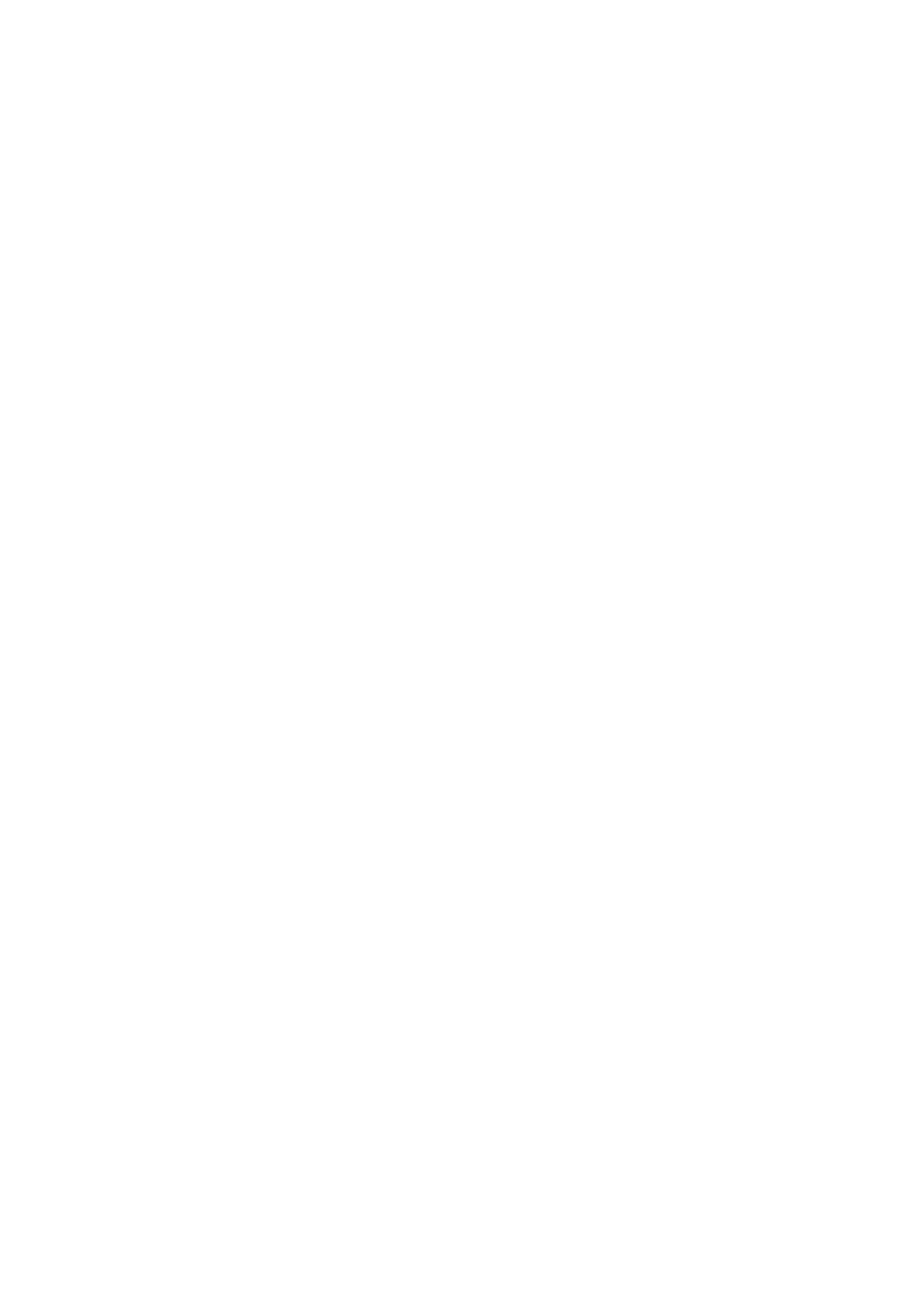# **Bibliography**

- [1] Pierre-Simon Laplace 1825 (translated by A.I. Dale). *Philosophical Essay on Probabilities*. Springer-Verlag, 1995.
- [2] Ajit C. Tamhane and Dorothy D. Dunlop. *Statistics and Data Analysis: From Elementary to Intermediate*. Prentice-Hall Inc., 1999.
- [3] Merran Evans, Nicholas Hastings, and Brian Peacock. *Statistical Distributions*. John Wiley and Sons, 2000.
- [4] M. P. Wand. Data-based choice of histogram bin width. *The American Statistician*, 51(1):59, 1997.
- [5] Paul Meier E. L. Kaplan. Data-based choice of histogram bin width. *Journal of the American Statistical Association*, 53(282):457, 1958.
- [6] MH DeGroot. *Optimal Statistical Decisions*. McGraw-Hill, 1970.
- [7] Peter Green. Reversible jump markov chain monte carlo computation and bayesian model determination. 1995.
- [8] Keith Conrad. Probability distributions and maximum entropy. 2005.
- [9] Edwin Thompson Jaynes. Information theory and statistical mechanics, I and II. *Physical Reviews*, 106 and 108:620–630 and 171–190, 1957.
- [10] Peter D. Grünwald and A. Philip Dawid. Game theory, maximum entropy, minimum discrepancy, and robust bayesian decision theory. *The Annals of Statistics*, 2004.
- [11] R.C. Lee and W.E. Wright. *Development of human exposure-factor distributions using maximum-entropy inference*, volume 4. 1994.
- [12] Milton Edward Harr. *Reliability-Based Design in Civil Engineering*. McGraw-Hill, 1987.
- [13] Michael A. Stephens. Edf statistics for goodness of fit and some comparisons. *Journal of the American Statistical Association*, 69:730, 1974.